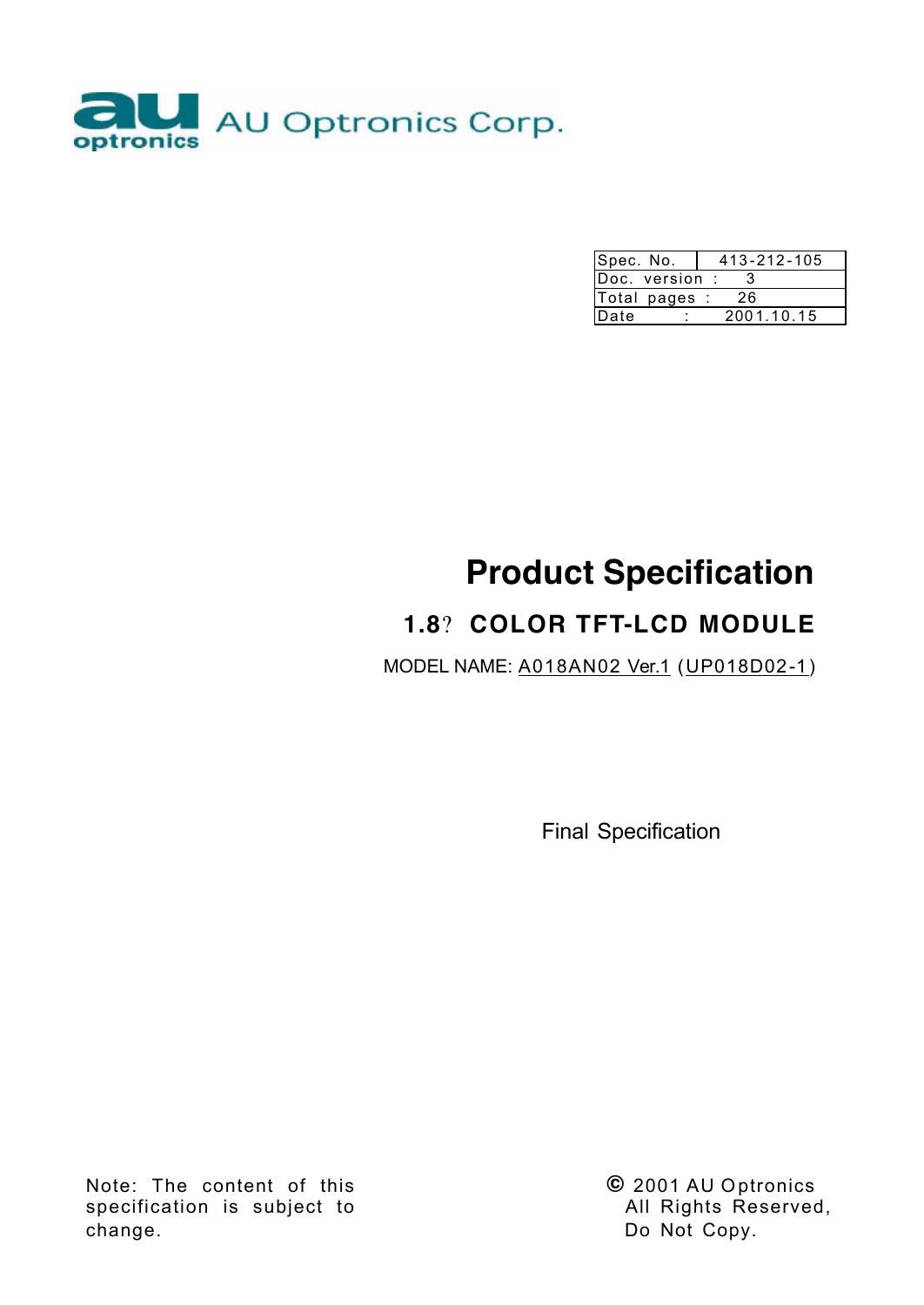

## Record of Revision

| Version        | <b>Revise Date</b> | Page           |           | Content                                                      |               |                                                              |           |      |              |                                                             |
|----------------|--------------------|----------------|-----------|--------------------------------------------------------------|---------------|--------------------------------------------------------------|-----------|------|--------------|-------------------------------------------------------------|
| 1              | 30/Jul/2001        |                |           | First draft.                                                 |               |                                                              |           |      |              |                                                             |
| $\overline{2}$ | 30/Sep/2001        | 6              |           | Power supply Vcc 4.8 V chang to 3 V                          |               |                                                              |           |      |              |                                                             |
|                |                    | $\overline{7}$ |           | Add Note 7: After 2 hours Operating Vcdc drift under +80 mV, |               |                                                              |           |      |              |                                                             |
|                |                    |                |           |                                                              |               | Non-operating Vcdc drift under +80 mV                        |           |      |              |                                                             |
|                |                    | 9              |           | <b>Change Color Chromaticity</b>                             |               |                                                              |           |      |              |                                                             |
|                |                    |                |           |                                                              | Before change |                                                              |           |      | After change |                                                             |
|                |                    |                |           | Min.<br>Typ.<br>Min.<br>Max<br>Typ.                          |               |                                                              |           | Max  |              |                                                             |
|                |                    |                | <b>Rx</b> | 0.55                                                         | 0.58          | 0.61                                                         | <b>Rx</b> | 0.54 | 0.57         | 0.60                                                        |
|                |                    |                | Ry        | 0.29                                                         | 0.32          | 0.35                                                         | <b>Ry</b> | 0.27 | 0.30         | 0.33.                                                       |
|                |                    |                | Gx        | 0.27                                                         | 0.30          | 0.33                                                         | Gx        | 0.26 | 0.29         | 0.32                                                        |
|                |                    |                | Gy        | 0.56                                                         | 0.59          | 0.62                                                         | Gy        | 0.54 | 0.57         | 0.60                                                        |
|                |                    |                | Bx        | 0.12                                                         | 0.15          | 0.18                                                         | Bx        | 0.12 | 0.15         | 0.18                                                        |
|                |                    |                | By        | 0.12                                                         | 0.15          | 0.18                                                         | By        | 0.10 | 0.13         | 0.16                                                        |
|                |                    | 15             |           |                                                              |               | Add Note4 : Panel position definition $y0-y1 \leq t=0.2$ mm  |           |      |              |                                                             |
| 3              | 15/Oct./2001       | $\overline{7}$ |           |                                                              |               | Change from Note 7: After 2 hours Operating Vcdc drift under |           |      |              |                                                             |
|                |                    |                |           |                                                              |               | +80 mV, Non-operating Vcdc drift under +80 mV                |           |      |              |                                                             |
|                |                    |                |           |                                                              |               |                                                              |           |      |              | To Note 7: After 2 hours Operating Vcdc drift under +50 mV, |
|                |                    |                |           |                                                              |               | Non-operating Vcdc drift under +50 mV                        |           |      |              |                                                             |
| 4              | 06/Feb./2002       | 6              |           | Change                                                       |               |                                                              |           |      |              |                                                             |
|                |                    | $\overline{7}$ |           |                                                              |               | $V_{GH}$ 14.3 min. 15.7 max. $V_{GLH}$ 10.5 min. 9.5 max.    |           |      |              |                                                             |
|                |                    |                |           |                                                              |               | $V_{GLAC}$ 5.6 typ. $V_{AC}$ 5.6 typ.                        |           |      |              |                                                             |
|                |                    |                | To        |                                                              |               |                                                              |           |      |              |                                                             |
|                |                    |                |           | $V_{GH}$ 13.5 min. 16.5 max. $V_{GLH}$ 11 min. 9 max.        |               |                                                              |           |      |              |                                                             |
|                |                    |                |           |                                                              |               | $V_{GL_4C}$ 5 typ. $V_{AC}$ 5 typ.                           |           |      |              |                                                             |
|                |                    |                |           |                                                              |               |                                                              |           |      |              |                                                             |
|                |                    |                |           |                                                              |               |                                                              |           |      |              |                                                             |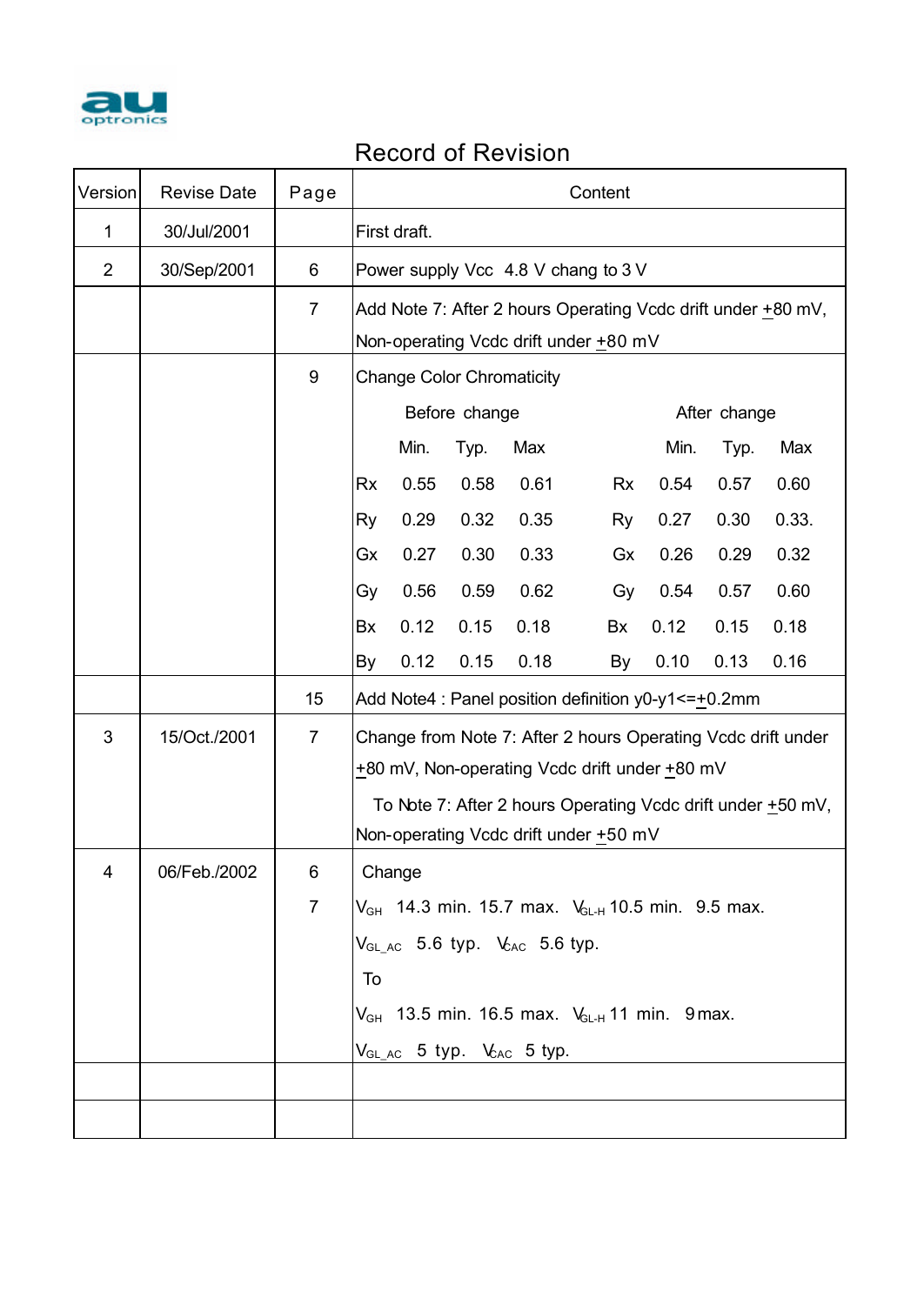

Spec.No : 413-212-105 **Version : 3 Page : 1 /26** 

#### **Contents:**

|  | P <sub>6</sub> |
|--|----------------|
|  | P <sub>6</sub> |
|  |                |
|  |                |
|  |                |
|  |                |
|  |                |
|  |                |
|  | P <sub>8</sub> |
|  | P <sub>9</sub> |
|  | <b>P12</b>     |
|  |                |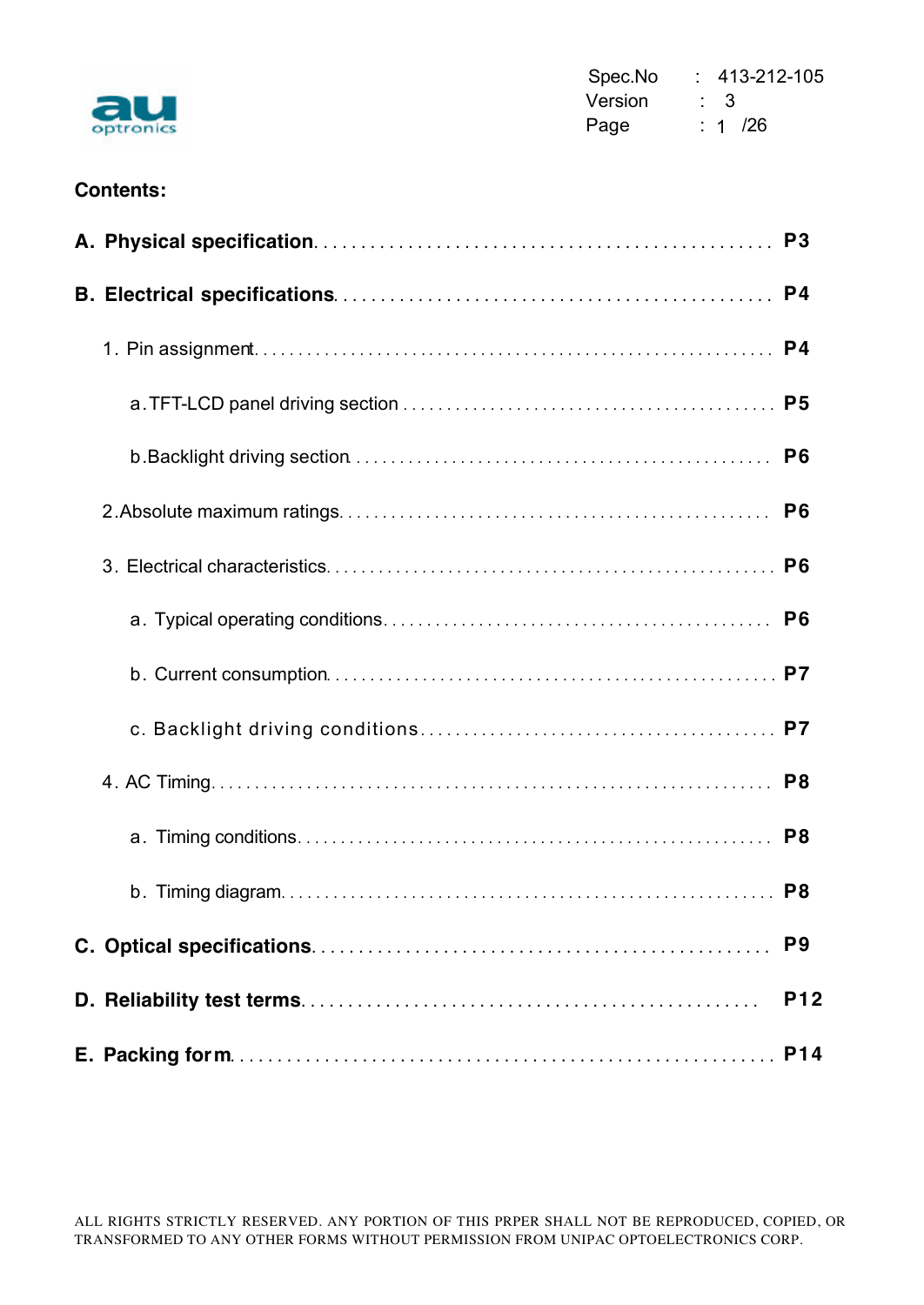| au<br>optronics              | Spec.No<br>Version<br>Page | $\therefore$ 413-212-105<br>$\therefore$ 3<br>$: 2 \ \ 726$ |            |
|------------------------------|----------------------------|-------------------------------------------------------------|------------|
| <b>Appendix:</b>             |                            |                                                             |            |
|                              |                            |                                                             |            |
|                              |                            |                                                             |            |
|                              |                            |                                                             |            |
|                              |                            |                                                             | <b>P18</b> |
|                              |                            |                                                             |            |
|                              |                            |                                                             |            |
|                              |                            |                                                             |            |
|                              |                            |                                                             | <b>P22</b> |
| Incoming inspection standard |                            |                                                             | <b>P23</b> |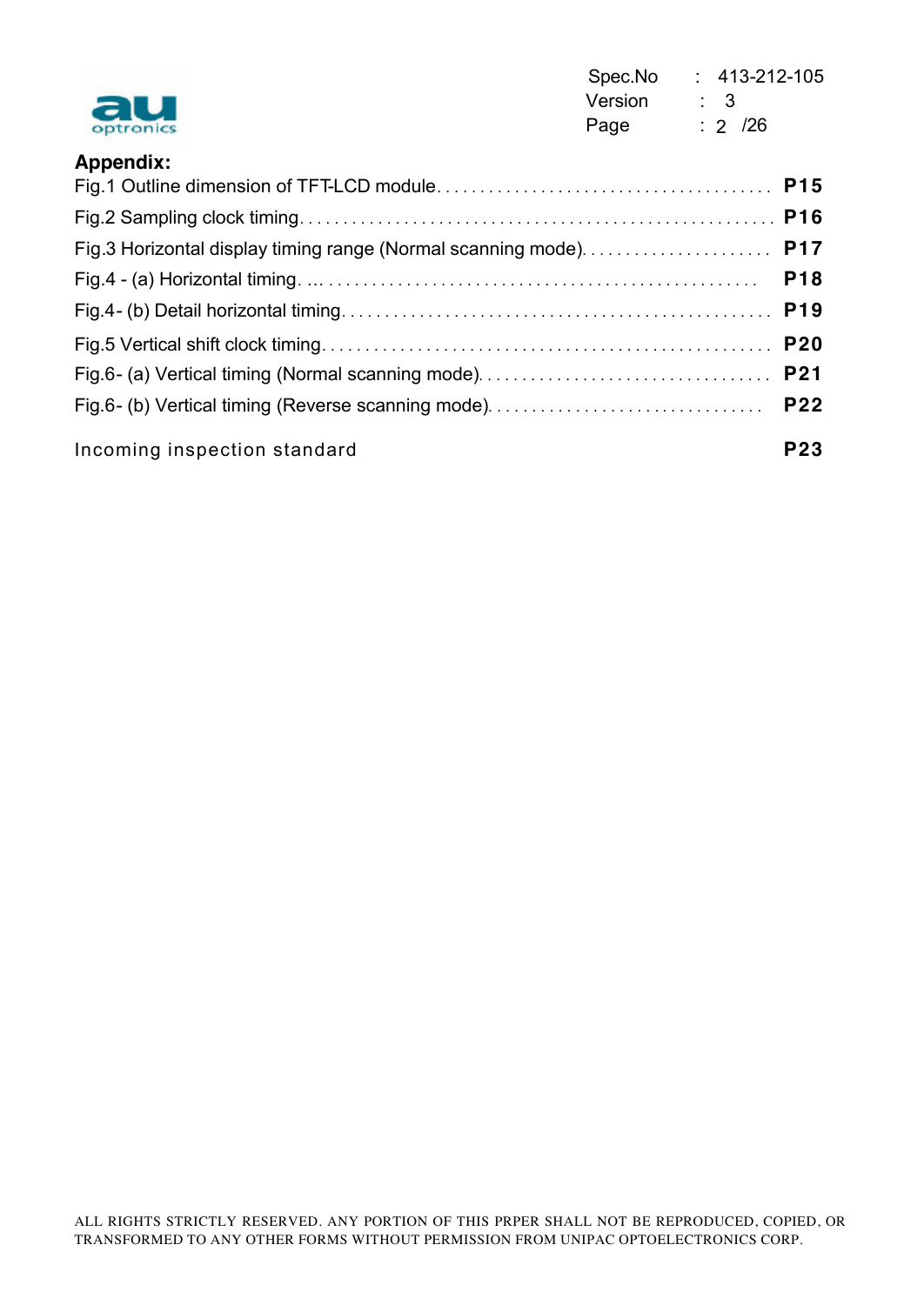

## **A. Physical specifications**

| NO.            | <b>Item</b>              | <b>Specification</b>                     | <b>Remark</b> |
|----------------|--------------------------|------------------------------------------|---------------|
|                | Display resolution (dot) | $280(W) \times 220(H)$                   |               |
| $\overline{2}$ | Active area (mm)         | $35.6(W) \times 26.6(H)$                 |               |
| 3              | Screen size(inch)        | 1.75(Diagonal)                           |               |
| $\overline{4}$ | Dot pitch(mm)            | $0.127(W) \times 0.121(H)$               |               |
| 5              | Color configuration      | R. G. B. delta                           |               |
| 6              | Overall dimension(mm)    | 48.6(W) $\times$ 39.6(H) $\times$ 6.1(D) | Note 1        |
|                | Weight(g)                | $20 \pm 5$                               |               |
| 8              | Panel Surface treatment  | Hard coating (3H)                        |               |

Note 1: Refer to Fig. 1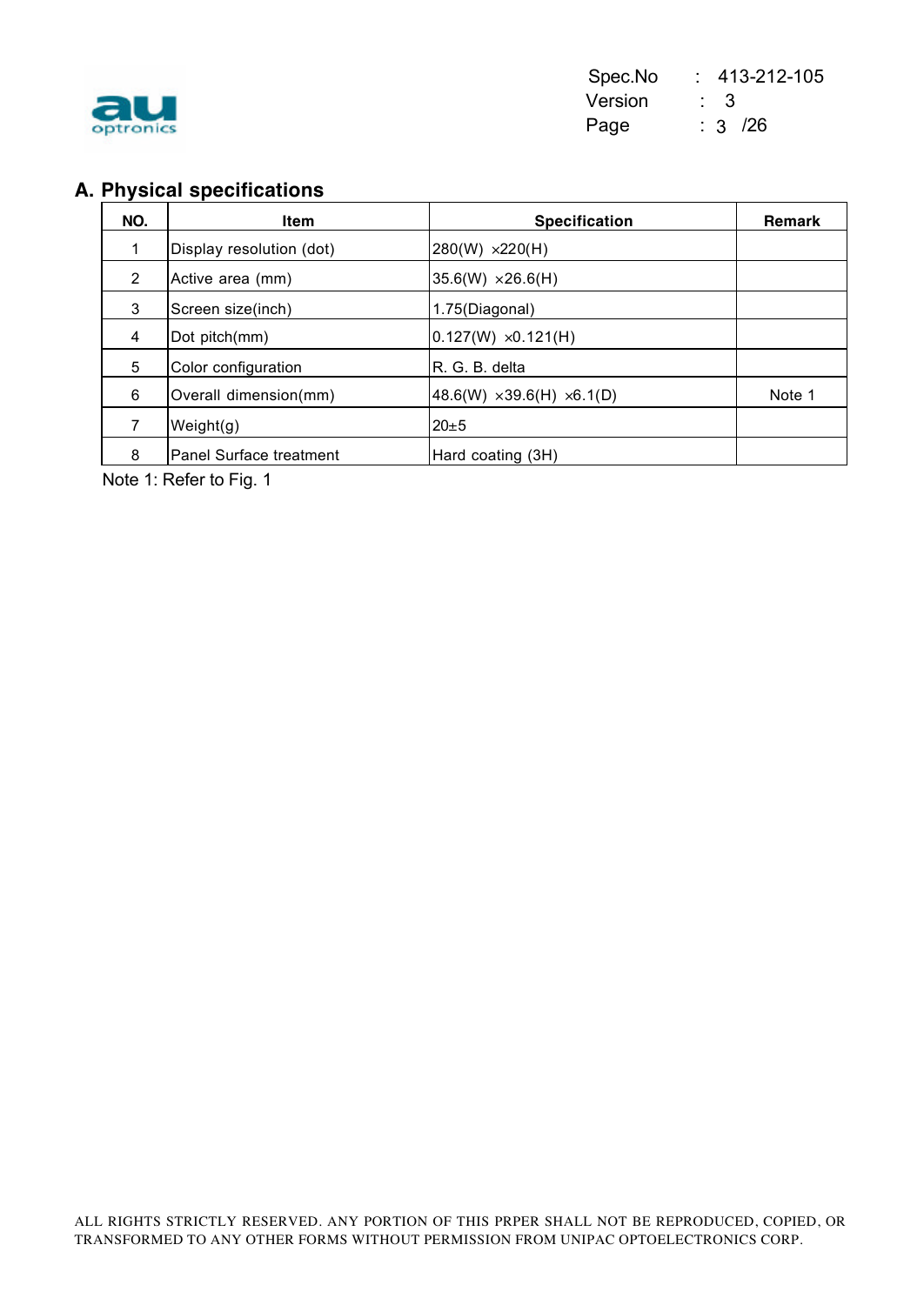

Spec.No : 413-212-105 Version : 3 Page : 4 /26

#### **B. Electrical specifications**

1.Pin assignment

a. TFT-LCD panel driving section

| Pin no         | <b>Symbol</b>    | I/O                      | <b>Description</b>                                      | Remark     |
|----------------|------------------|--------------------------|---------------------------------------------------------|------------|
| 1              | <b>GND</b>       | $\overline{\phantom{0}}$ | Ground for logic circuit                                |            |
| $\overline{2}$ | $V_{CC1}$        | T                        | Supply voltage of logic control circuit for scan driver |            |
| 3              | $V_{GL}$         | T                        | Negative power for scan driver                          |            |
| 4              | $V_{GH}$         | L                        | Positive power for scan driver                          |            |
| 5              | <b>STVR</b>      | I/O                      | Vertical start pulse                                    | Note 1,3,4 |
| 6              | <b>STVL</b>      | I/O                      | Vertical start pulse                                    | Note 1,3,4 |
| $\overline{7}$ | <b>CKV</b>       | T                        | Shift clock input for scan driver                       | Note 3     |
| 8              | U/D              | L                        | Up/Down scan control input                              | Note 1,2,3 |
| 9              | <b>OEV</b>       | T                        | Output enable input for scan driver                     | Note 3     |
| 10             | <b>VCOM</b>      | L                        | Common electrode driving signal                         | Note 7     |
| 11             | <b>VCOM</b>      | T                        | Common electrode driving signal                         | Note 7     |
| 12             | L/R              | T                        | Left/Right scan control input                           | Note 1,2,5 |
| 13             | Q1H              | T                        | Analog signal rotate input                              | Note 5     |
| 14             | <b>OEH</b>       | T                        | Output enable input for data driver                     | Note 5     |
| 15             | <b>STHL</b>      | I/O                      | Start pulse for horizontal scan line                    | Note 1,5,6 |
| 16             | <b>STHR</b>      | I/O                      | Start pulse for horizontal scan line                    | Note 1,5,6 |
| 17             | CPH <sub>3</sub> | T                        | Sampling and shifting clock pulse for data driver       | Note 5     |
| 18             | CPH <sub>2</sub> | T                        | Sampling and shifting clock pulse for data driver       | Note 5     |
| 19             | CPH1             | I                        | Sampling and shifting clock pulse for data driver       | Note 5     |
| 20             | V <sub>CC2</sub> | T                        | Supply voltage of logic control circuit for data driver |            |
| 21             | GND              | $\overline{\phantom{0}}$ | Ground for logic circuit                                |            |
| 22             | <b>VR</b>        | T                        | Alternated video signal input(Red)                      | Note 5     |
| 23             | VG               | L                        | Alternated video signal input(Green)                    | Note 5     |
| 24             | VB               | L                        | Alternated video signal input(Blue)                     | Note 5     |
| 25             | AV <sub>DD</sub> | L                        | Supply voltage for analog circuit                       |            |
| 26             | $AV_{SS}$        | -                        | Ground for analog circuit                               |            |

Note 1: Selection of scanning mode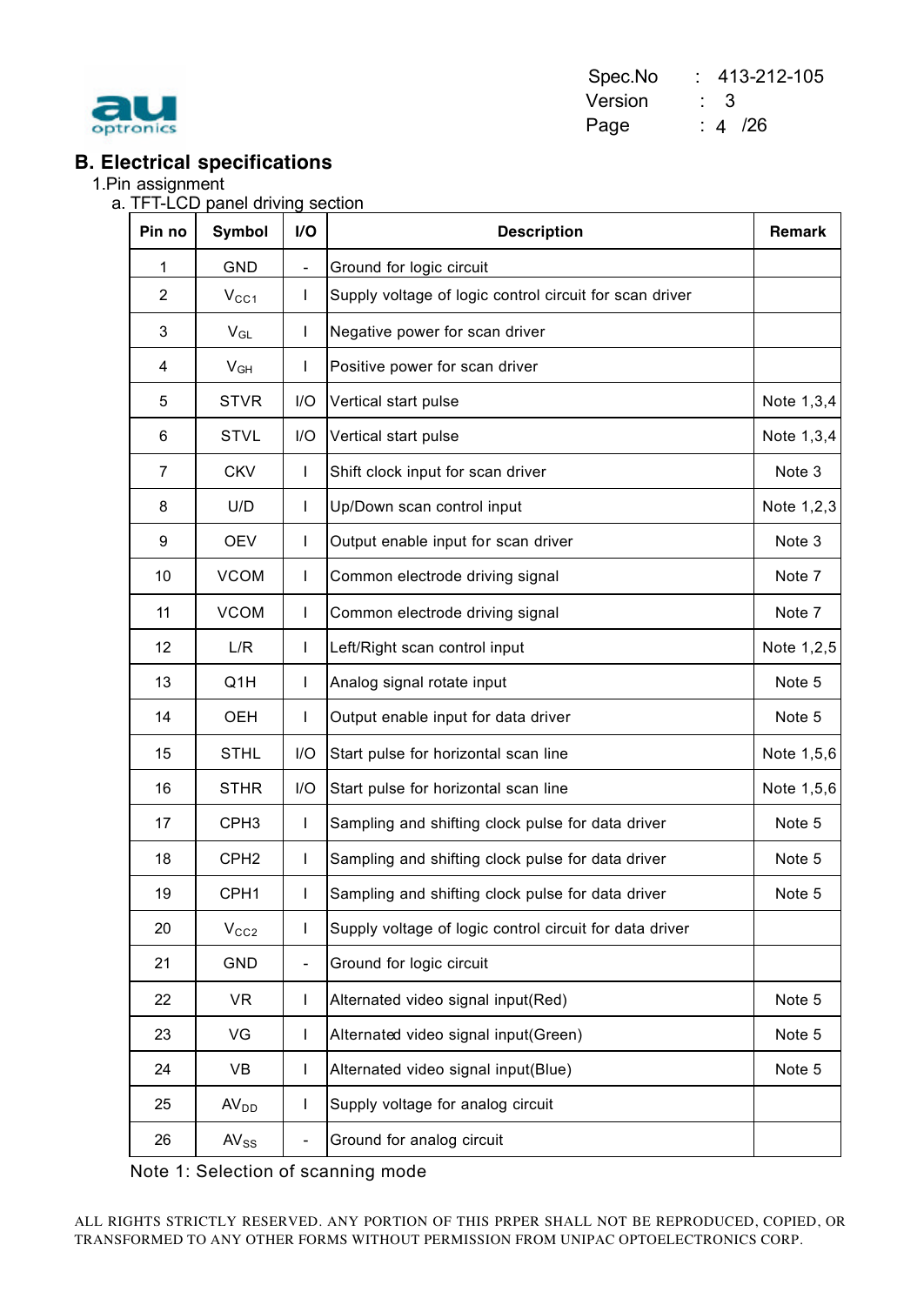

Spec.No : 413-212-105 **Version : 3** optronics 3 Page : 5 /26  $: 5 / 26$ 

| <b>Mode</b>      | Setting of scan<br>control input |     |             |             | <b>IN/OUT state</b><br>For start pulse |             | <b>Scanning direction</b>                |
|------------------|----------------------------------|-----|-------------|-------------|----------------------------------------|-------------|------------------------------------------|
|                  | U/D                              | L/R | <b>STVR</b> | <b>STVL</b> | <b>STHR</b>                            | <b>STHL</b> |                                          |
| Normal<br>mode   |                                  | н   | OUT         | IN          | OUT                                    | IN          | From up to down, and from left to right. |
| Reversel<br>mode | н                                |     | ΙN          | OUT         | IN                                     | OUT         | From down to up, and from right to left. |

IN: Input; OUT: Output.

Note 2 : Definition of scanning direction. Refer to figure as below:







Note 3 : Input equivalent circuit Note 4 : Output equivalent circuit



Note 5 : Input equivalent circuit Note 6 : Output equivalent circuit

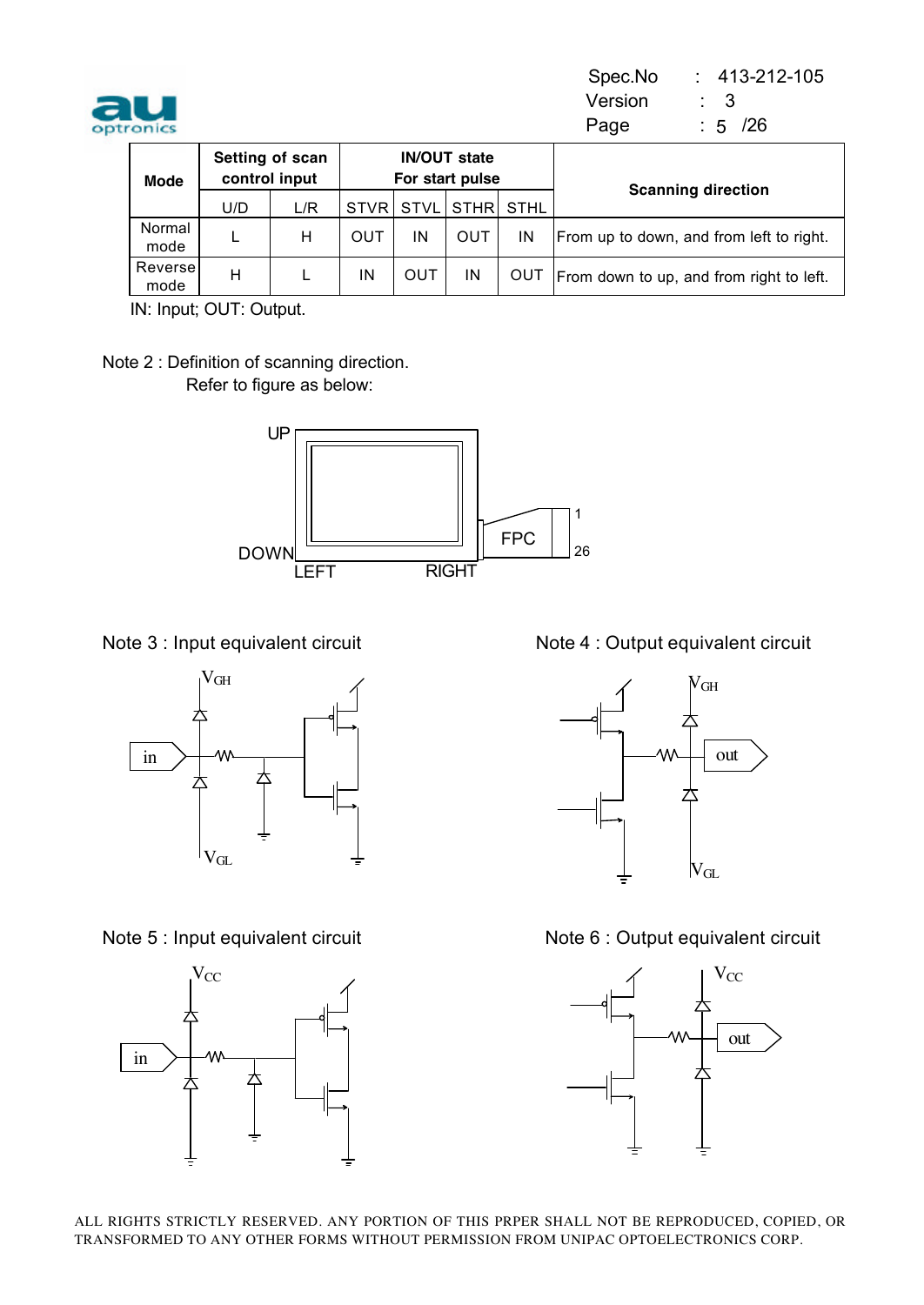

|           |             | Spec.No : 413-212-105 |
|-----------|-------------|-----------------------|
| au        | Version : 3 |                       |
| optronics | Page        | $\therefore$ 6 /26    |

Note 7 : Input equivalent circuit



#### b. Backlight driving section (Refer to Fig.1)

| No. | <b>Symbol</b> | l/C                      | <b>Description</b>                             | <b>Remark</b> |
|-----|---------------|--------------------------|------------------------------------------------|---------------|
|     | HI            |                          | Power supply for backlight unit (High voltage) |               |
|     | GND           | $\overline{\phantom{a}}$ | Ground                                         |               |

2. Absolute maximum ratings

| <b>Item</b>              | Symbol                     | <b>Condition</b> | Min.                     | Max.                 | Unit                     | Remark                |
|--------------------------|----------------------------|------------------|--------------------------|----------------------|--------------------------|-----------------------|
|                          | $V_{\rm CC}$               | $GND=0$          | $-0.3$                   | 7                    | V                        | $V_{CC1}$ , $V_{CC2}$ |
|                          | AV <sub>DD</sub>           | $AV_{SS} = 0$    | $-0.3$                   | $\overline{7}$       | ٧                        |                       |
| Power voltage            | $V_{GH}$                   |                  | $-0.3$                   | 21                   | V                        |                       |
|                          | $\mathsf{V}_{\mathsf{GL}}$ | $GND=0$          | $-17$                    | 0.3                  | ٧                        |                       |
|                          | $V_{GH}$ - $V_{GL}$        |                  | $\overline{\phantom{a}}$ | 33                   | V                        |                       |
|                          | $V_i$                      |                  | $-0.2$                   | $V_{\text{CC}}$ +0.2 | V                        | Note 1                |
| Input signal<br>voltage  | $V_{1}$                    |                  | $-0.3$                   | $V_{CC}$ +0.3        | V                        | Note 2                |
|                          | <b>VCOM</b>                |                  | $-2.9$                   | 5.2                  | V                        |                       |
| Operating<br>Temperature | Topa                       |                  | 0                        | 60                   | $\overline{\mathcal{L}}$ | Ambient temperature   |
| Storage<br>temperature   | <b>Tstg</b>                |                  | $-25$                    | 80                   | ?                        | Ambient temperature   |

Note 1: VR, VG, VB.

Note 2: STHL, STHR, Q1H, OEH, L/R, CPH1~CPH3, STVR, STVL, OEV, CKV, U/D.

3. Electrical characteristics

a. Typical operating conditions (GND=AVss=0V)

| $, \, \mu$ , prodit oporating corrections |                      |                |                          |            |        |                                     |  |  |
|-------------------------------------------|----------------------|----------------|--------------------------|------------|--------|-------------------------------------|--|--|
| Item                                      | Symbol               | Min.           | Typ.                     | Max.       | Unit   | <b>Remark</b>                       |  |  |
|                                           | $V_{\rm CC}$         | 3              | 5                        | 5.2        | V      | $V_{CC1}$ ; $V_{CC2}$ Note 6        |  |  |
|                                           | AV <sub>DD</sub>     | 4.8            | 5                        | 5.2        | V      |                                     |  |  |
| Power supply                              | $V_{GH}$             | 13.5           | 15                       | 16.5       | V      |                                     |  |  |
|                                           | $V_{GLAC}$           |                | 5                        |            | $Vp-p$ | AC component of $V_{GL.}$<br>Note 1 |  |  |
|                                           | $V_{\mathsf{GL\_H}}$ | $-11$          | $-10$                    | -9         | V      | High level of $V_{GL}$              |  |  |
| Video signal                              | $V_{iA}$             | $AV_{SS}$ +0.4 | $\overline{\phantom{a}}$ | $AVDD-0.4$ | V      | Note 2                              |  |  |
| Amplitude                                 | $V_{iAC}$            |                | 3                        | 3.8        | V      | AC component                        |  |  |
| (VR, VG, VB)                              | $V_{IDC}$            |                | $AVDD$ /2                |            | $\vee$ | DC component                        |  |  |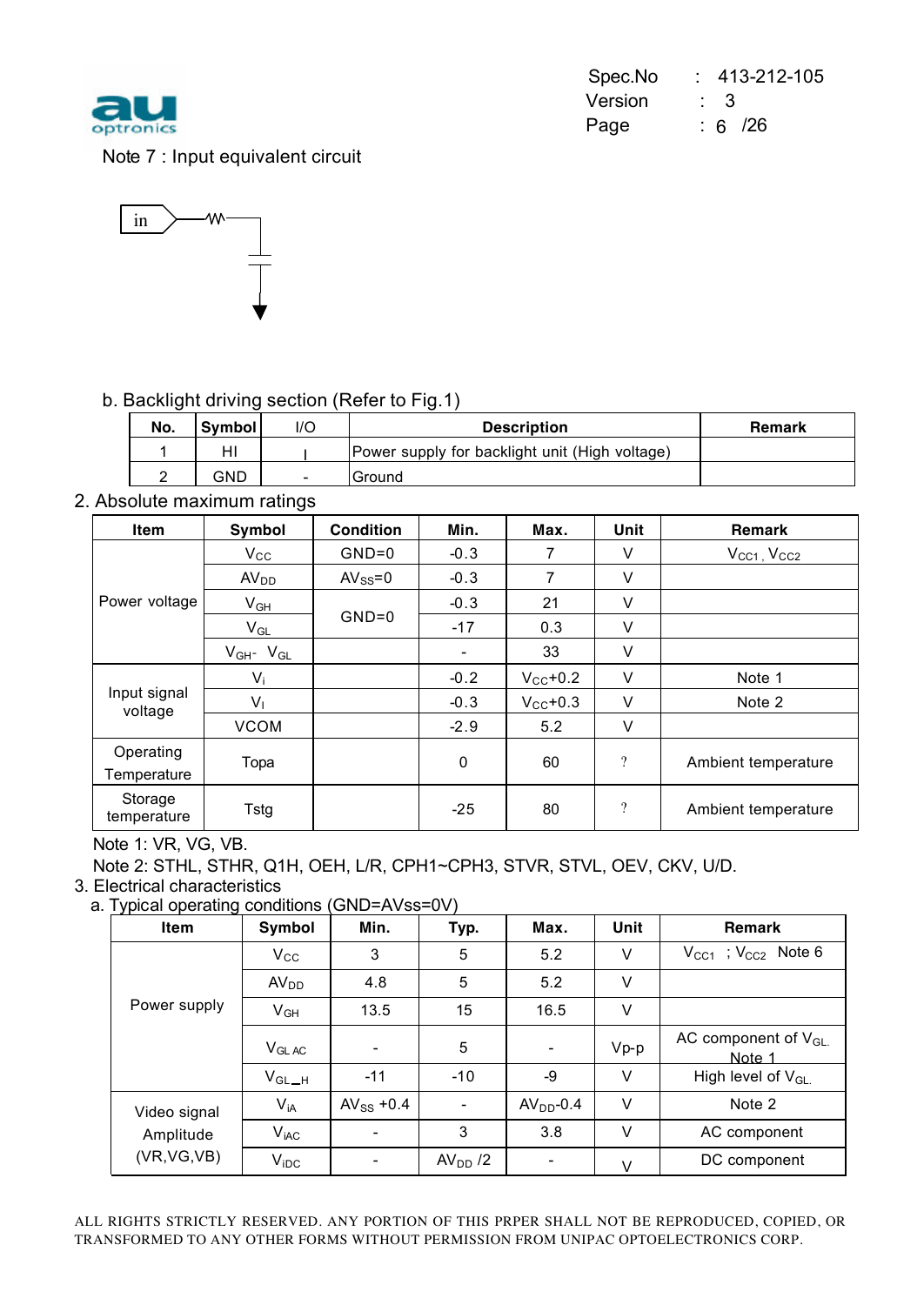| au        | Version |  |
|-----------|---------|--|
| optronics | Page    |  |

Spec.No : 413-212-105

 $.7/26$ 

|  | optronics         |         |                 |             |                          |              | Page   | /26<br>$\therefore$ 7           |
|--|-------------------|---------|-----------------|-------------|--------------------------|--------------|--------|---------------------------------|
|  | <b>VCOM</b>       |         | $\rm V_{CAC}$   | ۰.          | 5                        |              | $Vp-p$ | AC component, Note 3            |
|  |                   |         | $V_{CDC}$       | 1.05        | 1.35                     | 1.65         |        | DC component, Note 4,<br>Note 7 |
|  | Input             | H Level | $V_{\text{IH}}$ | $0.8V_{CC}$ | $\overline{\phantom{0}}$ | $V_{\rm CC}$ |        | Note 5                          |
|  | Signal<br>Voltage | L Level | $V_{IL}$        | 0           | $\overline{\phantom{0}}$ | $0.2V_{CC}$  |        |                                 |

Note 1: The same phase and amplitude with common electrode driving signal (VCOM).

Note 2: Refer to Fig.4 - (a).

Note 3: The brightness of LCD panel could be adjusted by the adjustment of the AC component of VCOM.

Note 4:  $V_{\text{enc}}$  could be adjusted so as to minimize vertical straight line, flicker and maximum contrast on each module.

Note 5: STHL, STHR, Q1H, OEH, L/R, CPH1~CPH3, STVR, STVL, OEV, CKV, U/D.

Note 6: When  $V_{GH}$ ,  $V_{GL}$  is on, Vcc could be off for 8 hours.

Note 7: After 2 hours operating Vcdc drift under +50 mV, Non-operating Vcdc drift under +50 mV

#### b. Current consumption (GND=AVss=0V)

| <b>Parameter</b>     | Symbol          | <b>Condition</b> | Min.                     | Typ.   | Max. | Unit      | <b>Remark</b>                               |
|----------------------|-----------------|------------------|--------------------------|--------|------|-----------|---------------------------------------------|
| Current              | I <sub>GH</sub> | $V_{GH} = 15V$   | $\overline{a}$           | 0.3    | 0.8  | <b>mA</b> |                                             |
| for<br><b>Driver</b> | <b>I</b> GL     | $V_{GL-H}$ =-10V | $\overline{\phantom{a}}$ | $-0.6$ | -1   | <b>mA</b> |                                             |
|                      | <b>I</b> CC     | $V_{CC} = 5V$    | $\overline{\phantom{a}}$ | 0.8    | 2    | <b>mA</b> | $\mathcal{V}_{\text{CC2}}$<br>$V_{\rm CC1}$ |
|                      | <b>I</b> DD     | $AVDD=5V$        | $\overline{\phantom{a}}$ | 2.5    | 8    | <b>mA</b> |                                             |

#### c. Backlight driving conditions

| <b>Parameter</b>      | Symbol      | Min.  | Typ. | Max. | Unit            | Remark     |
|-----------------------|-------------|-------|------|------|-----------------|------------|
| Lamp voltage          | $V_L$       | 170   | 190  | 210  | <b>Vrms</b>     |            |
| Lamp current          | ΙL          | 1.5   | 2.8  | 4.0  | mArms           |            |
| Frequency             | $F_L$       | 55    | 60   | 65   | KH <sub>Z</sub> | Note 3     |
|                       |             |       |      | 375  | <b>Vrms</b>     | Note $1,4$ |
|                       |             |       |      | 560  | <b>Vrms</b>     | Note $2,4$ |
| Lamp starting voltage | $V_{\rm S}$ |       |      | 630  | Vrms            | Note 6     |
|                       |             |       |      | 700  | <b>Vrms</b>     | Note 7     |
| Lamp Life Time        | ĿĿ          | 10000 |      |      | Hr              | Note 1,5   |

Note 1 : Ta = 25? .

Note  $2 : Ta = 0?$ .

Note 3: The lamp frequency should be selected as different as possible from display horizontal synchronous signal (f<sub>H</sub>) to avoid interference.(Even the frequency " n  $\sim$  " should be avoided)  $\frac{n}{2}$ f<sub>H</sub>

Note 4 : For starting the backlight unit, the output voltage of DC/AC's transformer should be larger than the maximum lamp starting voltage.

Note 5: Brightness to be decreased to the 50% of the initial value

Note 6 : Ta = -10? .The lamp will be lighted on within 0.5 sec

Note  $7: Ta = 25$ ? The backlight unit is placed in the dark room(0.1 lux) for 24 hour and then start to test. The lamp will be lighted on within 1 sec.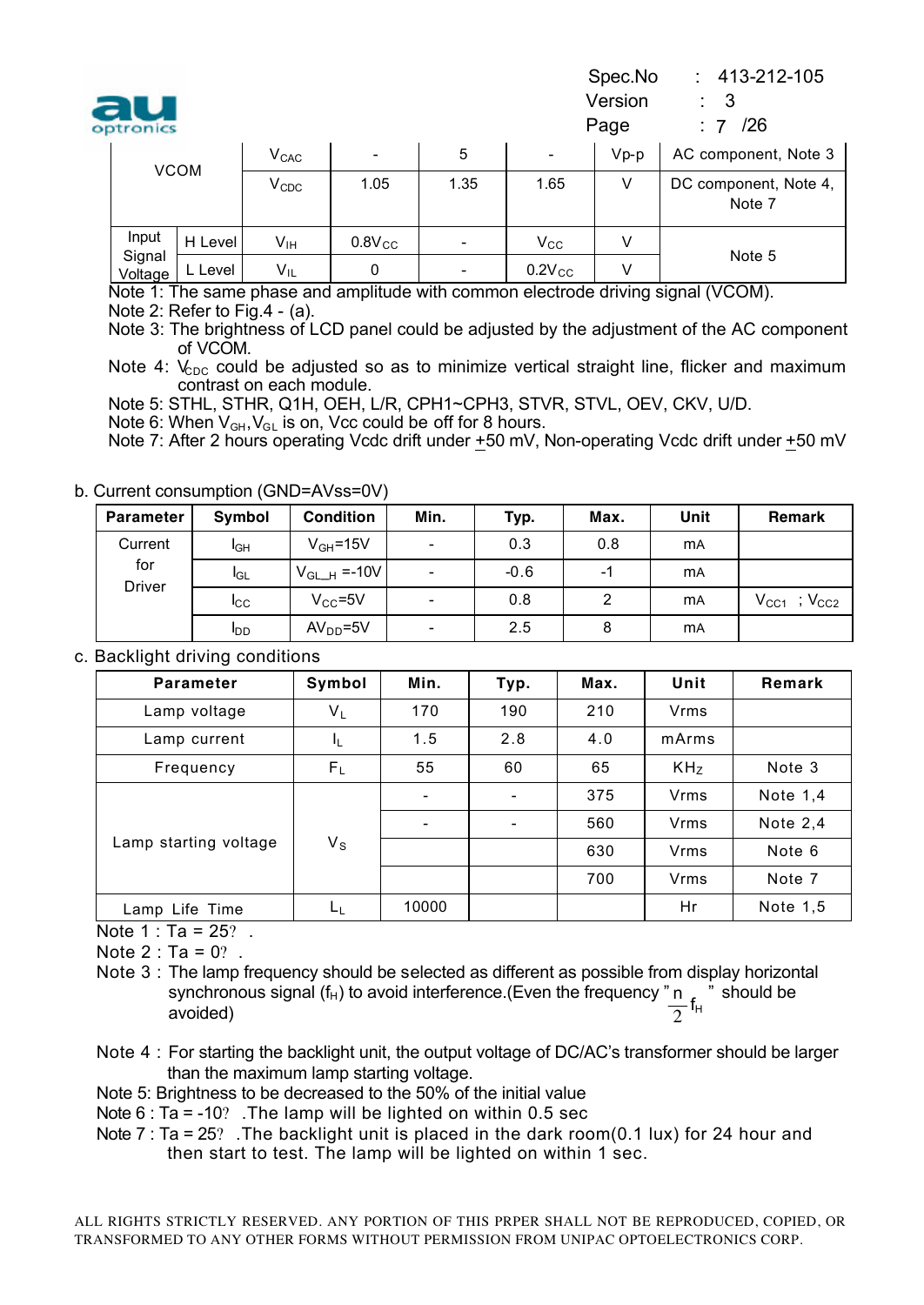

#### Spec.No : 413-212-105 Version : 3 Page : 8 /26

#### 4. AC Timing

|  | a. Timing conditions |
|--|----------------------|
|  |                      |

| <b>Parameter</b>                   | Symbol                              | Min.                     | Typ.                     | Max.                     | Unit.              | Remark     |
|------------------------------------|-------------------------------------|--------------------------|--------------------------|--------------------------|--------------------|------------|
| Rising time                        | $t_{r}$                             |                          | $\blacksquare$           | 10                       | ns                 | Note 1     |
| Falling time                       | $t_f$                               | $\overline{\phantom{a}}$ | $\overline{\phantom{a}}$ | 10                       | ns                 | Note 1     |
| High and low level pulse width     | $t_{\text{CPH}}$                    | 450                      | 500                      | 550                      | ns                 | CPH1~CPH3  |
| CPH pulse duty                     | t <sub>cwH</sub>                    | 40                       | 50                       | 60                       | $\%$               | CPH1~CPH3  |
| CPH pulse delay                    | $t_{C12}$<br>$t_{C23}$<br>$t_{C31}$ | 70                       | $t_{CPH}/3$              | $t_{CPH}/2$              | ns                 | CPH1~CPH3  |
| STH setup time                     | $t_{\text{SUH}}$                    | 70                       |                          |                          | ns                 | STHR, STHL |
| STH hold time                      | $t_{HDH}$                           | 350                      | $\blacksquare$           | $\overline{\phantom{a}}$ | ns                 | STHR, STHL |
| STH pulse width                    | $t_{\text{STH}}$                    |                          | $\mathbf{1}$             | $\overline{\phantom{a}}$ | $t_{\text{CPH}}$   | STHR, STHL |
| STH period                         | $t_H$                               | 61.5                     | 63.5                     | 65.5                     | $\mu$ S            | STHR, STHL |
| OEH pulse width                    | $t_{OEH}$                           | $\overline{\phantom{a}}$ | 3                        | $\blacksquare$           | $t_{\text{CPH}}$   | <b>OEH</b> |
| Sample and hold disable time       | $t_{DIS1}$                          | $\blacksquare$           | 20                       | $\blacksquare$           | $t_{\text{CPH}}$   |            |
| OEV pulse width                    | $t_{OEV}$                           |                          | 5                        |                          | $t_{\text{CPH}}$   | <b>OEV</b> |
| CKV pulse width                    | $t_{CKV}$                           | $\overline{2}$           | $\,6$                    | 10                       | t <sub>CPH</sub>   | <b>CKV</b> |
| Clean enable time                  | $t_{DIS2}$                          |                          | $\overline{\mathbf{4}}$  |                          | $t_{\text{CPH}}$   |            |
| Horizontal display start           | $t_{\mathsf{SH}}$                   | $\overline{\phantom{a}}$ | $\overline{4}$           | $\overline{\phantom{a}}$ | $t_{\text{CPH}}/3$ |            |
| Horizontal display<br>timing range | $t_{DH}$                            | $\overline{\phantom{a}}$ | 280                      | $\overline{\phantom{a}}$ | $t_{CPH}/3$        |            |
| STV setup time                     | $t_{\scriptstyle\textrm{SUV}}$      | 400                      | $\overline{\phantom{a}}$ | $\overline{\phantom{a}}$ | ns                 | STVL, STVR |
| STV hold time                      | t <sub>HDV</sub>                    | 400                      | $\blacksquare$           | $\overline{\phantom{a}}$ | ns                 | STVL, STVR |
| STV pulse width                    | $t_{STV}$                           | $\overline{\phantom{a}}$ |                          | 1                        | $t_H$              | STVL, STVR |
| Horizontal lines per field         | $t_V$                               | 256                      | 262                      | 268                      | $t_H$              |            |
| Vertical display start             | $t_{\scriptstyle\textrm{SV}}$       |                          | 10                       |                          | $t_H$              |            |
| Vertical display timing range      | $t_{D\underline{V}}$                |                          | 220                      |                          | $t_H$              |            |
| VCOM rising time                   | $t_{rCOM}$                          | $\overline{\phantom{a}}$ | $\blacksquare$           | 6                        | $\mu$ s            |            |
| VCOM falling time                  | t <sub>f</sub> com                  | $\overline{\phantom{a}}$ | $\overline{\phantom{a}}$ | 6                        | $\mu$ s            |            |
| VCOM delay time                    | t <sub>DCOM</sub>                   | $\overline{\phantom{a}}$ | $\overline{\phantom{a}}$ | 6                        | $\mu$ s            |            |
| RGB delay time                     | t <sub>DRGB</sub>                   | $\blacksquare$           | $\overline{\phantom{a}}$ | $\,6$                    | $\mu$ s            |            |

Note 1: For all of the logic signals.

#### b. Timing diagram

Please refer to the attached drawing, from Fig.2 to Fig.6.

### **C. Optical specification (Note 1,Note 2, Note 3 )**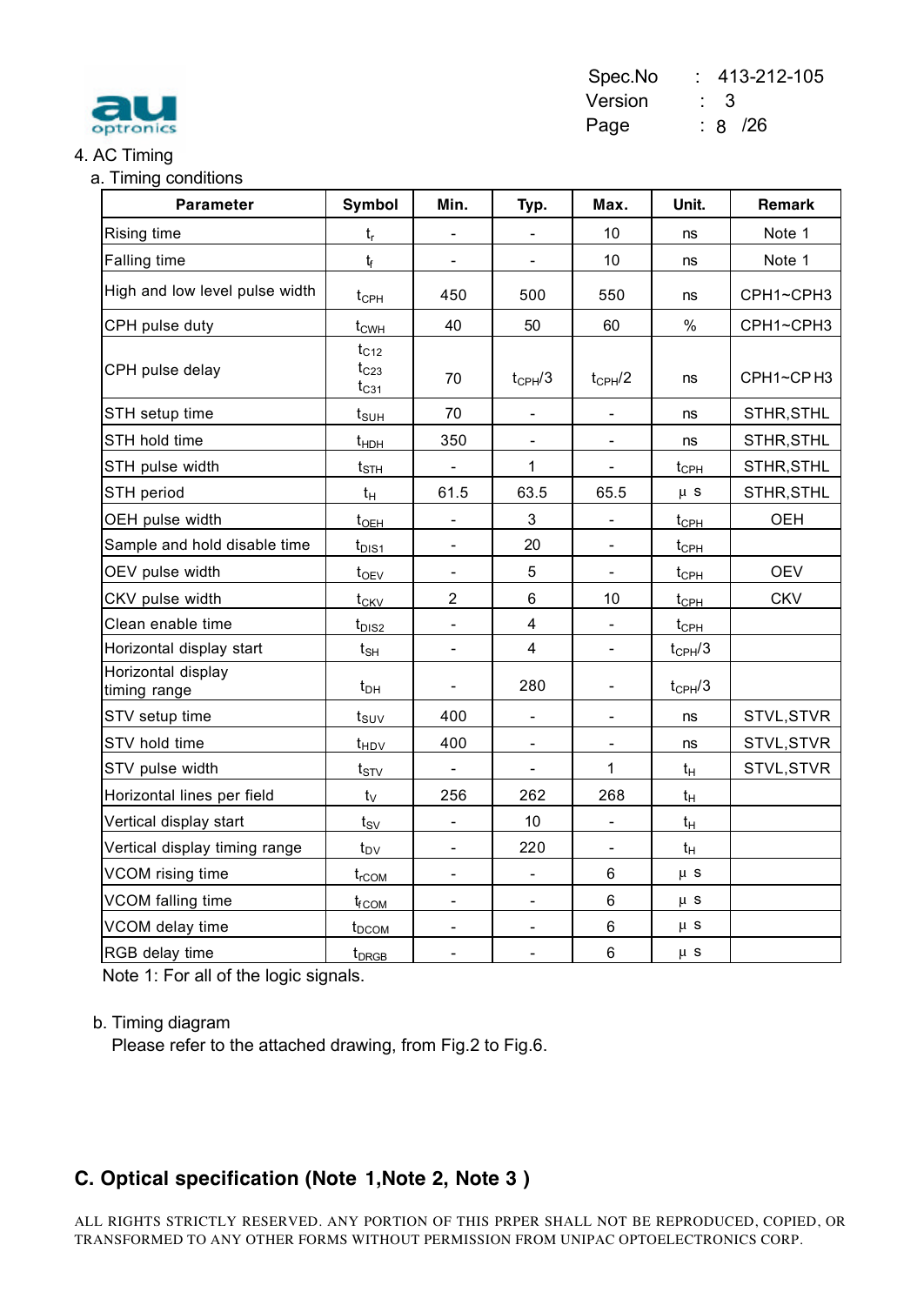#### Spec.No : 413-212-105

Version : 3

Page : 9 /26

| Item                                  | Symbol                 | <b>Condition</b>              | Min.                         | Typ.                         | Max.           | Unit              | Remark     |
|---------------------------------------|------------------------|-------------------------------|------------------------------|------------------------------|----------------|-------------------|------------|
| Response time                         |                        |                               |                              |                              |                |                   |            |
| Rise<br>Fall                          | <b>Tr</b><br><b>Tf</b> | ? = $0^{\circ}$               | $\qquad \qquad \blacksquare$ | 25<br>30                     | 50<br>60       | ms<br>ms          | Note 4     |
| Contrast ratio                        | CR                     | At optimized<br>viewing angle | 60                           | 150                          |                |                   | Note 5,6   |
| Viewing angle                         |                        |                               |                              |                              |                |                   |            |
| Top<br><b>Bottom</b><br>Left<br>Right |                        | CR? 10                        | 10<br>30<br>45<br>45         | $\qquad \qquad \blacksquare$ |                | deg.              | Note 7     |
| <b>Brightness</b>                     | $Y_L$                  | ? = $0^{\circ}$               | 220                          | 250                          | $\overline{a}$ | cd/m <sup>2</sup> | Note 1,8   |
|                                       | Wx                     |                               | 0.25                         | 0.3                          | 0.35           |                   |            |
|                                       | Wy                     |                               | 0.3                          | 0.35                         | 0.40           |                   |            |
|                                       | <b>Rx</b>              |                               | 0.54                         | 0.57                         | 0.60           |                   |            |
| Color chromaticity                    | Ry                     |                               | 0.27                         | 0.30                         | 0.33           |                   |            |
| (CIE)                                 | Gx                     | ? = $0^{\circ}$               | 0.26                         | 0.29                         | 0.32           |                   |            |
|                                       | Gy                     |                               | 0.54                         | 0.57                         | 0.60           |                   |            |
|                                       | Bx                     |                               | 0.12                         | 0.15                         | 0.18           |                   |            |
|                                       | By                     |                               | 0.10                         | 0.13                         | 0.16           |                   |            |
| <b>White Uniformity</b>               | d w                    |                               | 60%                          |                              |                |                   | Note 9     |
| Flicker<br>Voltogo ve Tranomittanoo   | F                      |                               |                              | $-35$                        | $-30$          | dB                | Note 10,11 |

#### Voltage vs Transmittance

| Voltage (Unit: Volt) | Normalized Transmittance Value | Remark    |         |
|----------------------|--------------------------------|-----------|---------|
|                      | Typ.                           | Tolerance |         |
|                      | 100                            |           | Note 12 |
|                      | 94.66                          | ±5%       |         |
| 1.51                 | 81.91                          | ±10%      |         |
| 1.91                 | 57.88                          | ±15%      |         |
| 2.19                 | 38.59                          | ±20%      |         |
| 2.63                 | 16.90                          | ±20%      |         |
| 3.99                 | 0.67                           | ±100%     |         |

Note 1. Ambient temperature =25? . And lamp current I<sub>L</sub>=2.8mArms.

Note 2. To be measured in the dark room.

Note 4. Definition of response time:

Note 3.To be measured on the center area of panel with a field angle of 1°by Topcon luminance meter BM-7, after 10 minutes operation.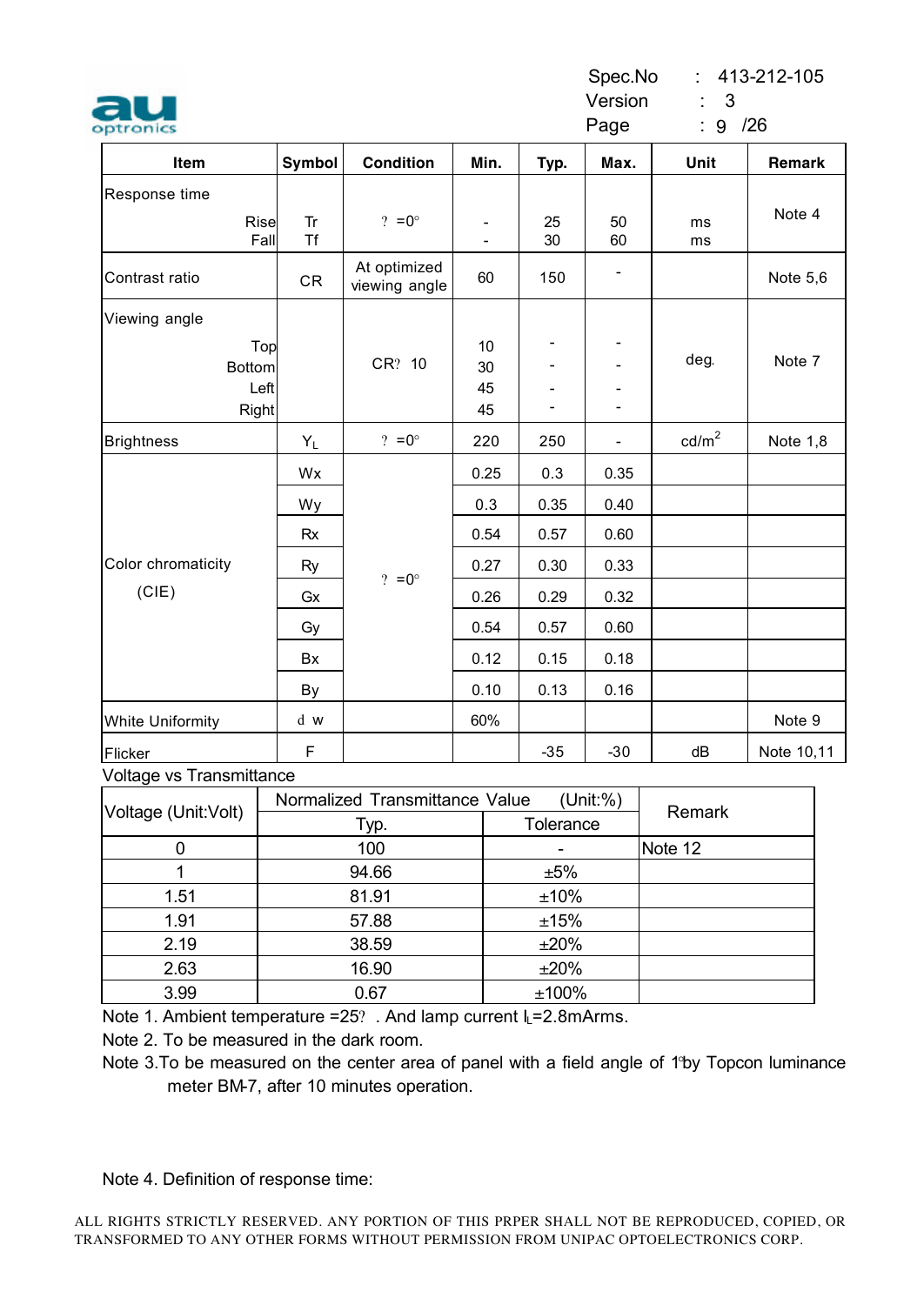

| Spec.No | $: 413 - 212 - 105$ |
|---------|---------------------|
| Version |                     |
| Page    | : 10/26             |
|         |                     |

 The output signals of photo detector are measured when the input signals are changed from "black" to "white"(falling time) and from "white" to "black"(rising time), respectively. The response time is defined as the time interval between the 10% and 90% of amplitudes. Refer to figure as below.



Note 5. Definition of contrast ratio: Contrast ratio is calculated with the following formula. Contrast ratio  $(CR)$ = $\frac{Photo \text{ detector output when LCD is at "White" state}}{P(1)}$ 

Photo detector output when LCD is at "Black" state

Note 6. White Vi= $V_{150}$  + 1.5V Black Vi= $V_{i50} \pm 2.0V$ 

"±" Means that the analog input signal swings in phase with COM signal.

" $\vec{\perp}$ " Means that the analog input signal swings out of phase with COM signal.

 $\mathsf{V}_{\mathsf{iso}}$  The analog input voltage when transmission is 50%

The 100% transmission is defined as the transmission of LCD panel when all the input terminals of module are electrically opened.

Note 7. Definition of viewing angle: Refer to figure as below.



Note 8. Measured at the center area of the panel when all the input terminals of LCD panel are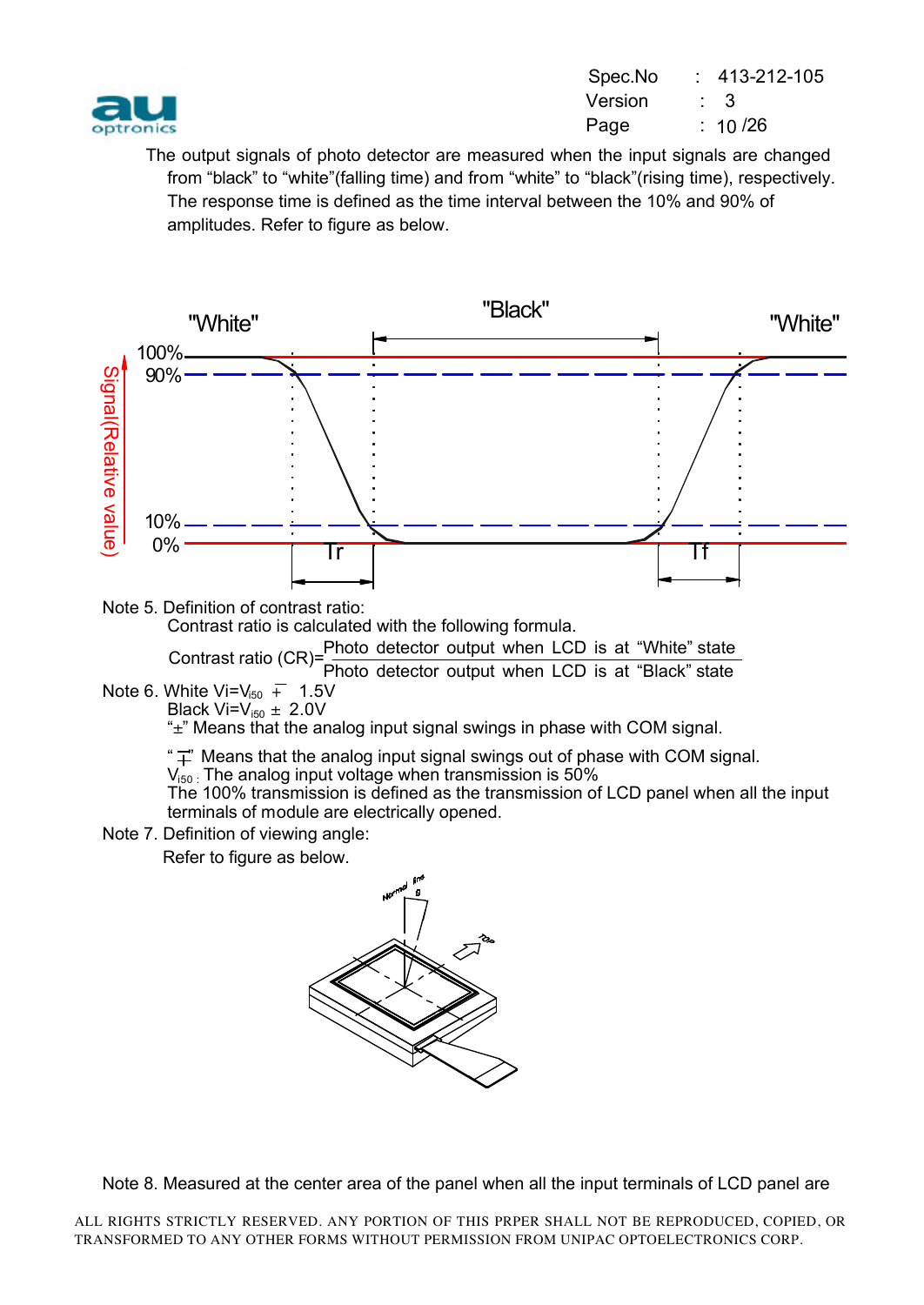

|         | Spec.No : 413-212-105 |
|---------|-----------------------|
| Version |                       |
| Page    | $\therefore$ 11 /26   |
|         |                       |

electrically opened.

Note 9.Definition of white uniformity:

White uniformity is defined as the following with nine measurements(A~I).



Minimum Luminance of nine points(brightness)

 Maximum Luminance of nine points(brightness)  $d w =$ 

 Note 10.Measured at the center area of the panel by using the test pattern with grey raster (Transmission rate = 50%) by BM-5A.

$$
F = 20 \log \frac{V_{AC} \text{(rms)}}{V_{mean} \text{(rms)}} \quad \text{(dB)}
$$

Note 11.The criteria of flicker level will be judged by the limit sample with the mutual agreement of Fujifilm and AU.

Note 12. Set the brightness of 0 volt as 100%.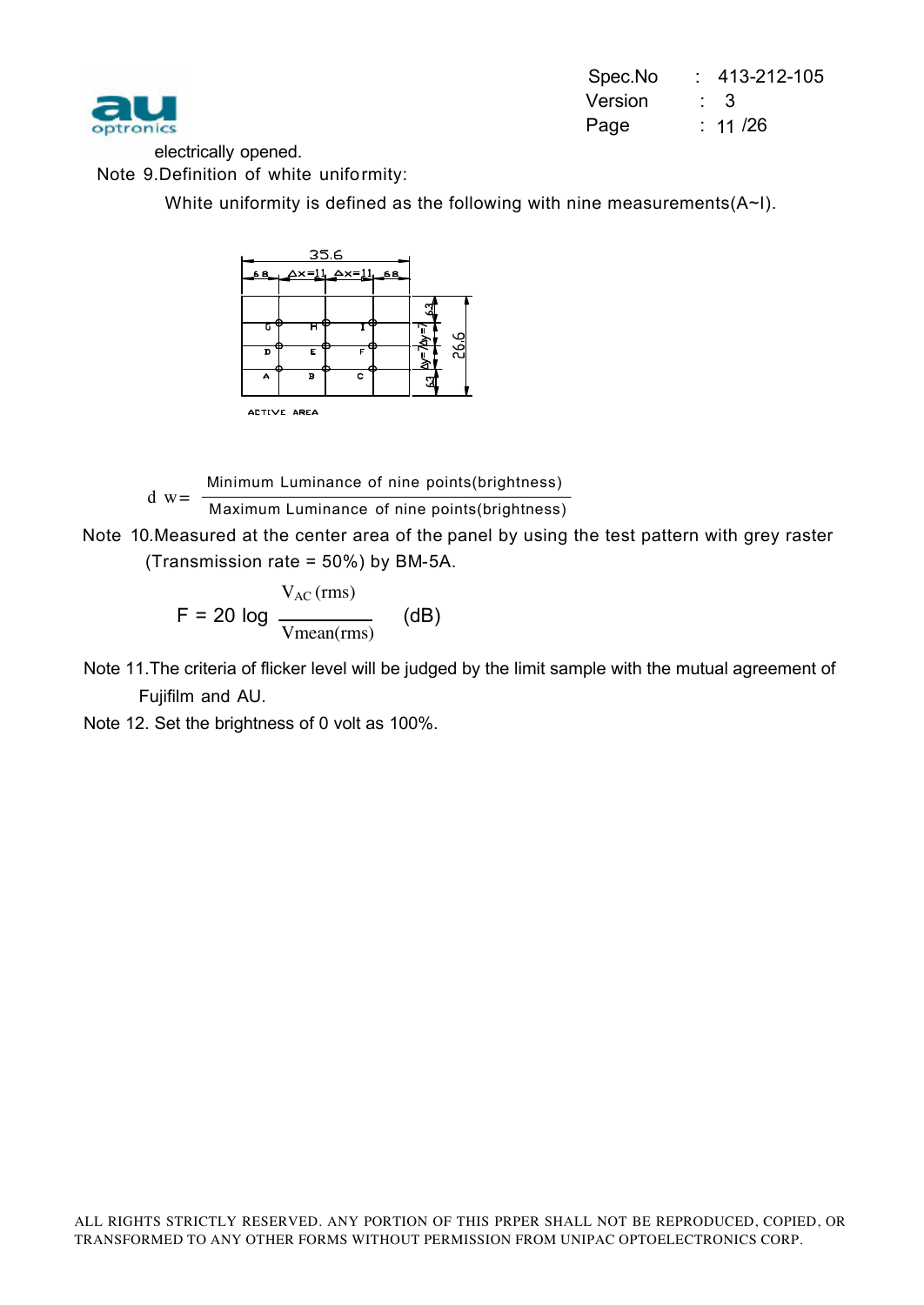

## **D. Reliability test items(Note 1):**

| No.            | <b>Test items</b>                                | <b>Conditions</b>                                                                                                                         | Judgement        | <b>Remark</b>                                                    |
|----------------|--------------------------------------------------|-------------------------------------------------------------------------------------------------------------------------------------------|------------------|------------------------------------------------------------------|
| 1              | High temperature storage                         | Ta= $80$ ?<br>240Hrs                                                                                                                      | Display quality  | Note <sub>2</sub>                                                |
| $\overline{2}$ | Low temperature storage                          | Ta= $-25?$<br>240Hrs                                                                                                                      | Display quality  | Note 2                                                           |
| 3              | High temperature operation                       | Ta= $60?$<br>240Hrs                                                                                                                       | Display quality  | Note 2                                                           |
| 4              | Low temperature operation                        | Ta= $0$ ?<br>240Hrs                                                                                                                       | Display quality  | Note 2                                                           |
| 5              | High temperature and<br>high humidity            | Ta= 60? . 95% RH<br>240Hrs                                                                                                                | Display quality  | Operation<br>(Note 2)                                            |
| 6              | Heat shock                                       | $-25$ ? ~80? /50 cycle<br>2Hrs/cycle                                                                                                      | Display quality  | Non-operation<br>(Note 2)                                        |
|                |                                                  | $\pm 200V$ , 200pF(00), once for<br>each terminal                                                                                         | Display function | Non-operation                                                    |
| $\overline{7}$ | Electrostatic discharge                          | C=150pF,R=3300<br>±5 KV,5 times for panel surface                                                                                         | Display function | Non-operation<br>(Note 3)                                        |
| 8              | Vibration                                        | Frequency range : 10~55Hz<br>: 1.5mm<br>Stoke<br>: 10~55Hz~10Hz<br>Sweep<br>2 hours for each direction<br>of X.Y.Z<br>(6 hours for total) | Display quality  | Non-operation<br>JIS C7021,<br>$A-10$<br>condition A<br>(Note 2) |
| 9              | Mechanical shock                                 | 100G. 6ms, $\pm X, \pm Y, \pm Z$<br>3 times for each direction                                                                            | Display quality  | Non-operation<br>JIS C7021,<br>$A-7$<br>condition C<br>(Note 2)  |
| 10             | Vibration (with carton)                          | Frequency range: 10~55Hz(log)<br>$1G(9.8 \text{ m/s}^2)$<br>20 minutes for each direction<br>of X, Y, Z(1 hour for total)                 | Display quality  | (Note 2)                                                         |
| 11             | Drop (with carton)                               | Height: 60cm<br>1 corner, 3 edges, 6 surfaces                                                                                             | Display quality  | Note 2                                                           |
| 12             | FPC Flexibility strength                         | Bending degree: ±90 °<br>Total 10 times                                                                                                   | Display function | Non-operatio<br>$\mathbf n$                                      |
| 13             | FPC Pulling strength                             | FPC outlet direction<br>Pulling force: 5N                                                                                                 | Display function | Non-operatio<br>n<br>(Note 2)                                    |
| 14             | <b>Backlight harness Flexibility</b><br>strength | Bending degree: ±90 °<br>Total 10 times                                                                                                   | Display function | Non-operatio<br>n<br>(Note 2)                                    |
| 15             | Backlight harness pulling<br>strength            | Backlight harness outlet<br>direction<br>Pulling force: 5N                                                                                | Display function | Non-operatio<br>n<br>(Note 2)                                    |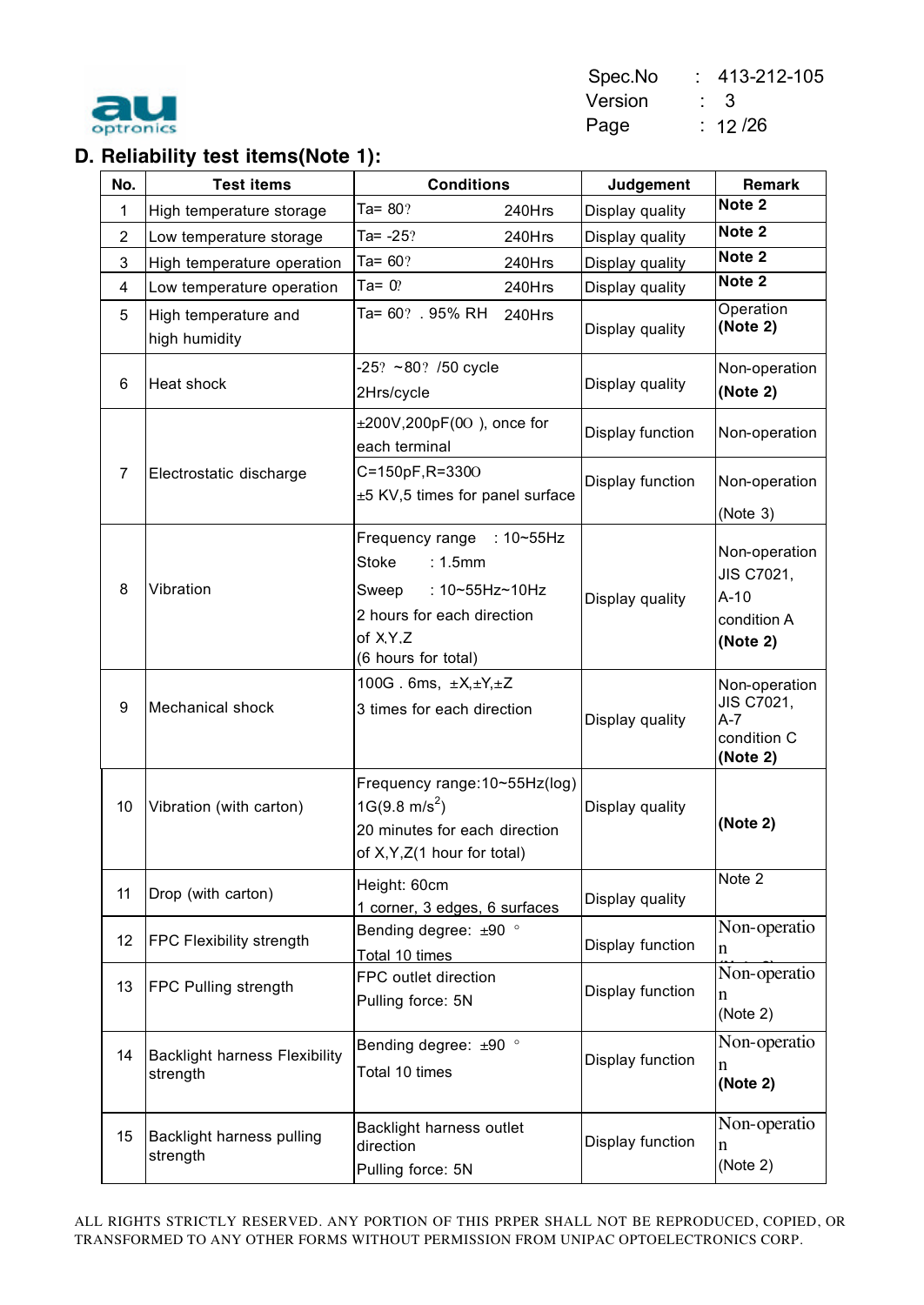

Spec.No : 413-212-105 Version : 3  $: 13/26$ 

Note 1:Evaluation should be tested after storage at room temperature for one hour

Note 2:There should be no change which might affect the practical display function when the display quality test is conducted under normal operating condition

Note 3:Before perform the ESD test, the case shield of LCD module should connect to the ground first.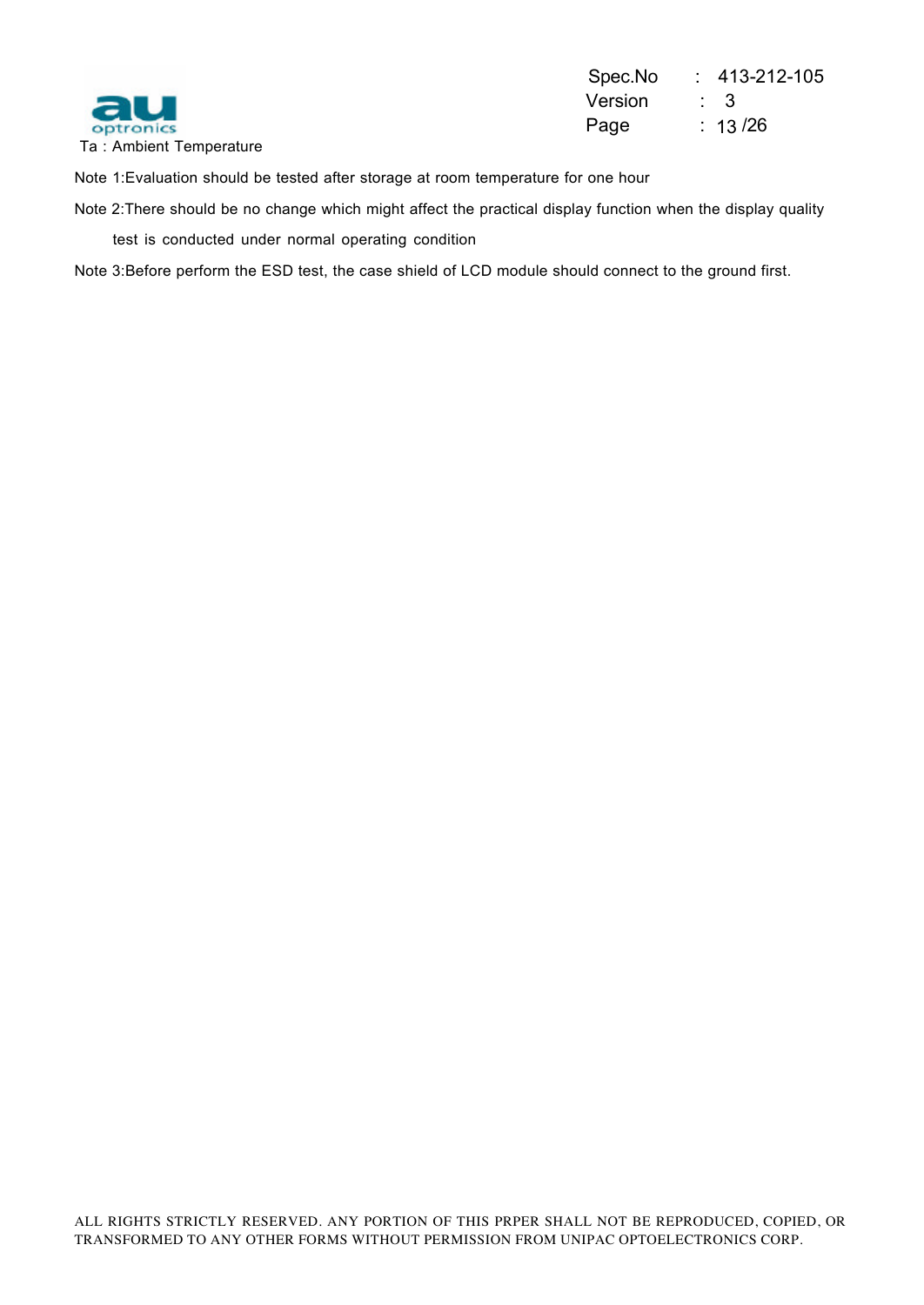

|           |         | Spec.No : 413-212-105 |
|-----------|---------|-----------------------|
| au        | Version | $\sim$ 3              |
| optronics | Page    | $\therefore$ 14 /26   |

## **E. Packing form**

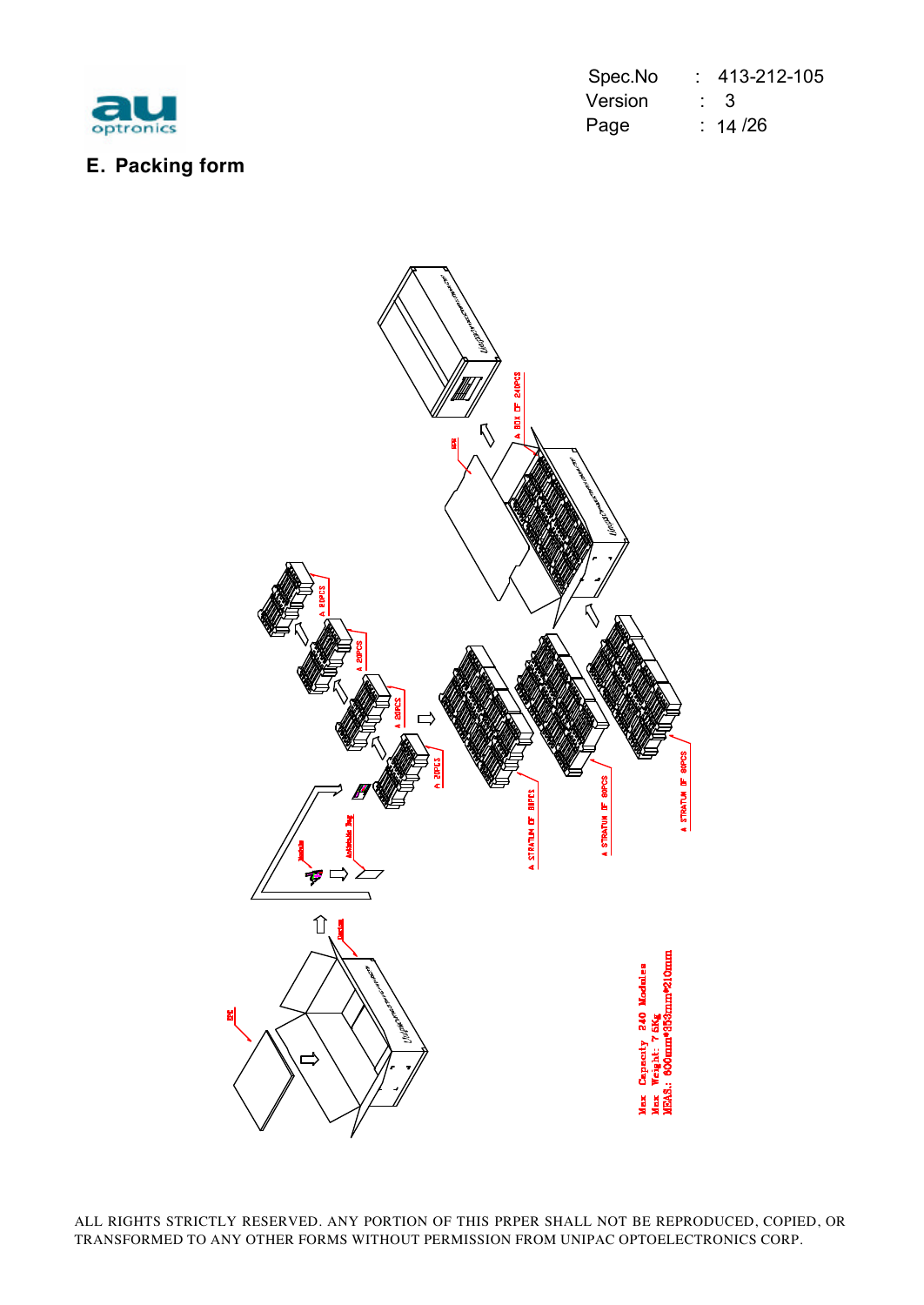

|           | Spec.No |                | $\therefore$ 413-212-105 |
|-----------|---------|----------------|--------------------------|
| au        | Version | $\therefore$ 3 |                          |
| optronics | Page    |                | $\therefore$ 15 /26      |



Fig.1 Outline dimension of TFT-LCD module **Fig.1 Outline dimension of TFT-LCD module**

NOTES<br>1.General tolerance is ±D.J.<br>2.The bending rodius of FPC should be larger than 0.6<br>4.Porti : mattion definition,VD-y1<=±0*2*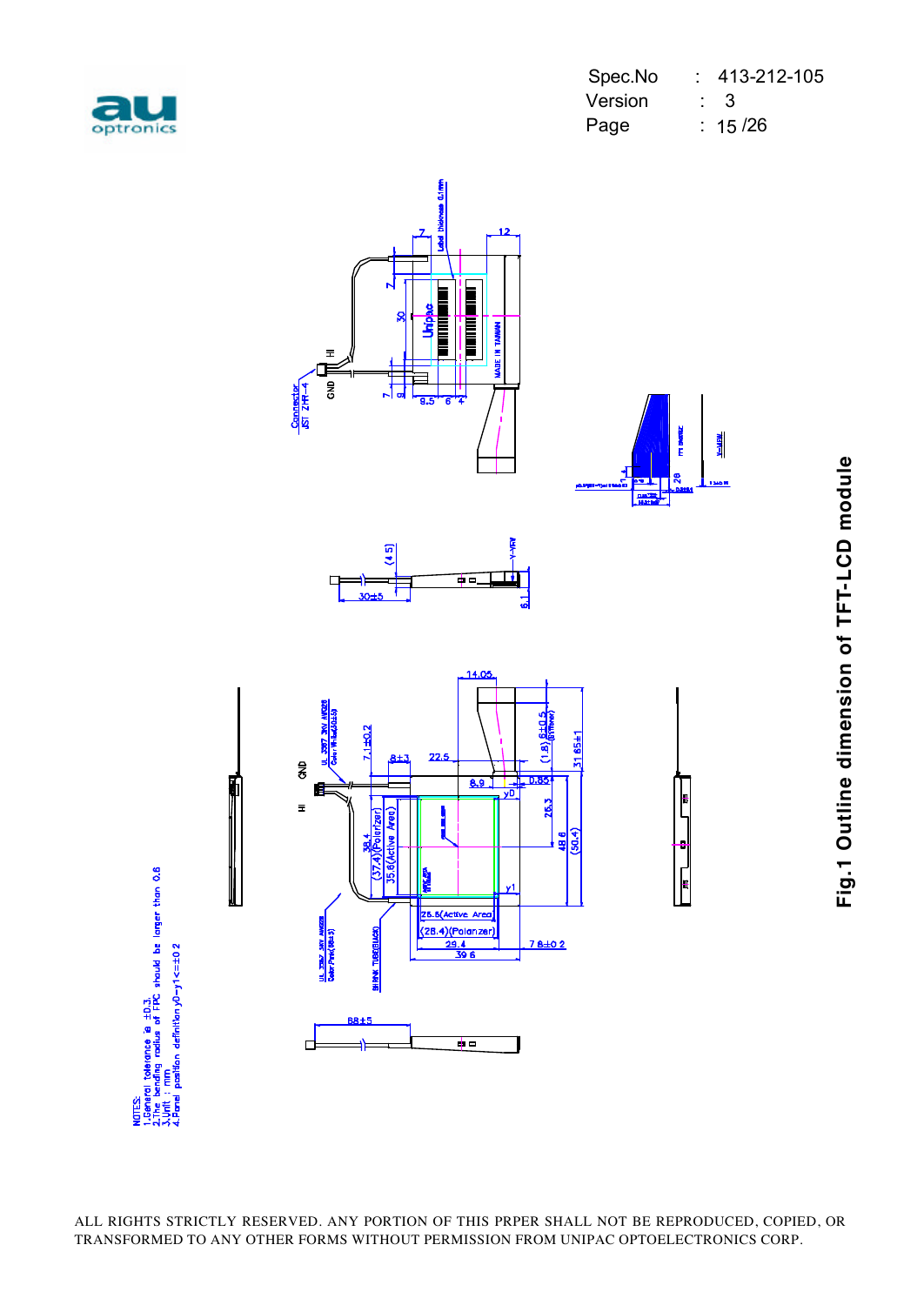| optroni |  |  |  |
|---------|--|--|--|

|           |         | Spec.No : 413-212-105 |
|-----------|---------|-----------------------|
| au        | Version |                       |
| optronics | Page    | : 16/26               |



Fig. 2 Sampling clock timing Fig. 2 Sampling clock timing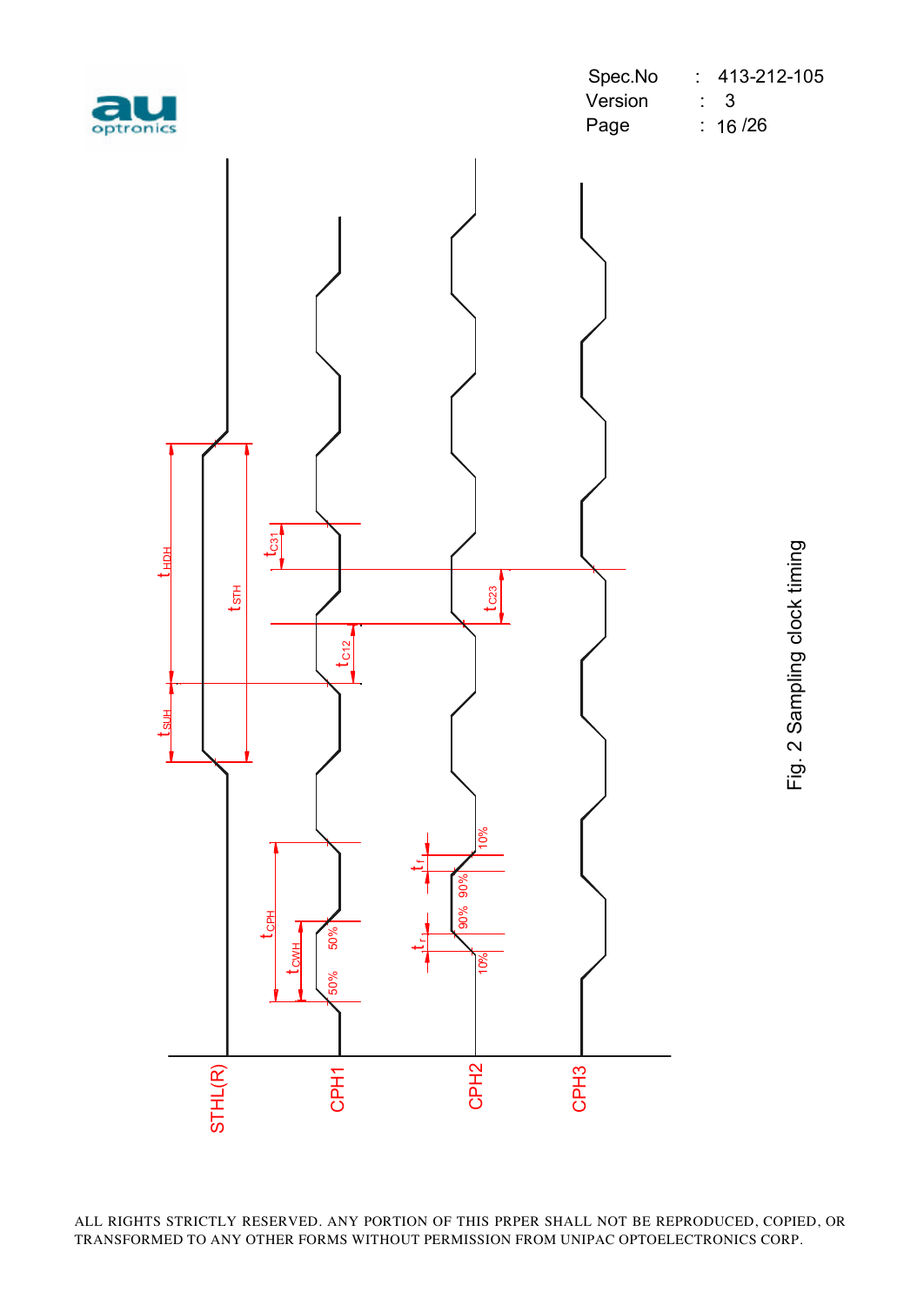

|           |             | Spec.No : 413-212-105 |
|-----------|-------------|-----------------------|
| au        | Version : 3 |                       |
| optronics | Page        | : 17/26               |

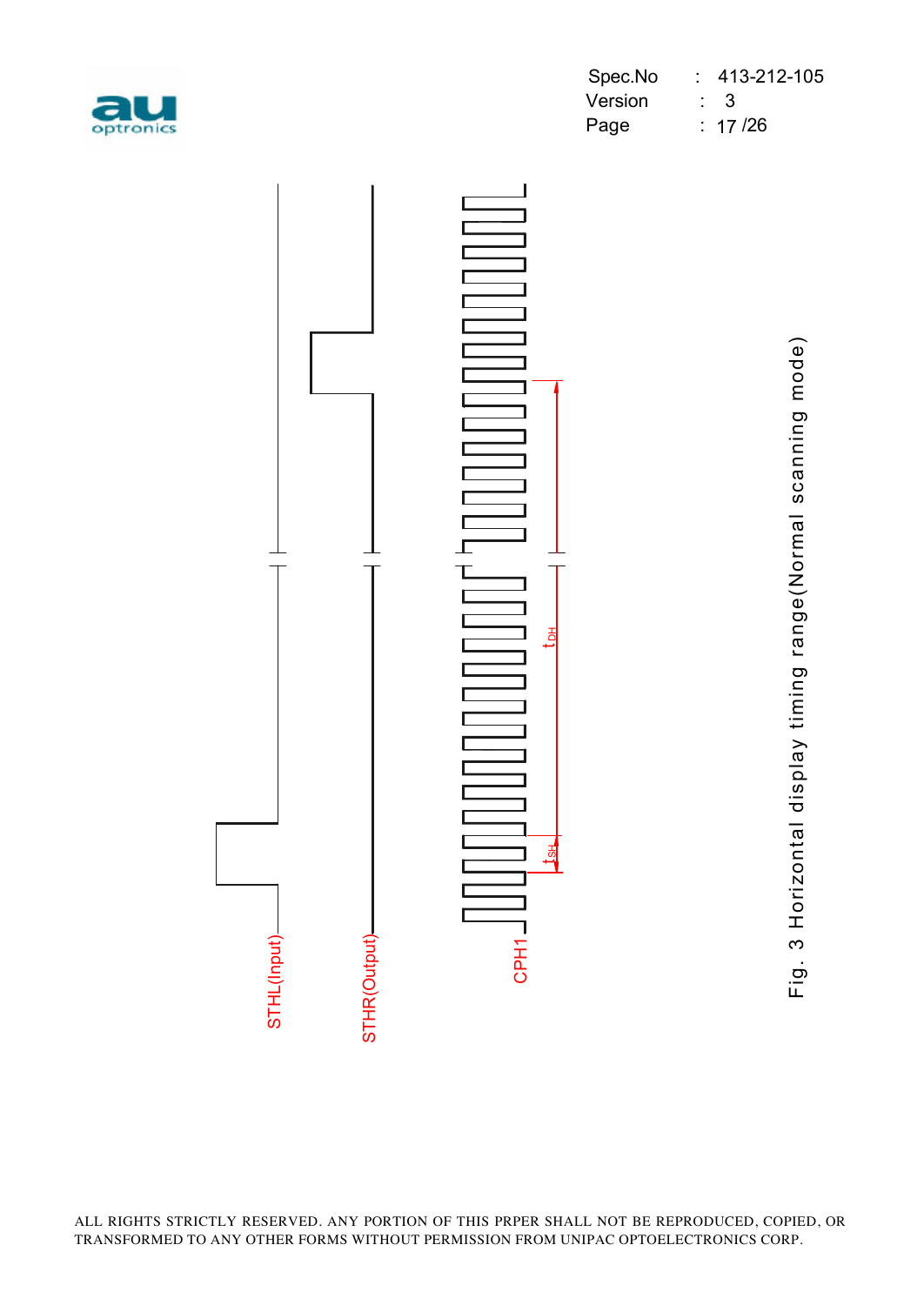

|           |         | Spec.No : 413-212-105 |
|-----------|---------|-----------------------|
| au        | Version | $\sim$ 3              |
| optronics | Page    | $\therefore$ 18 /26   |

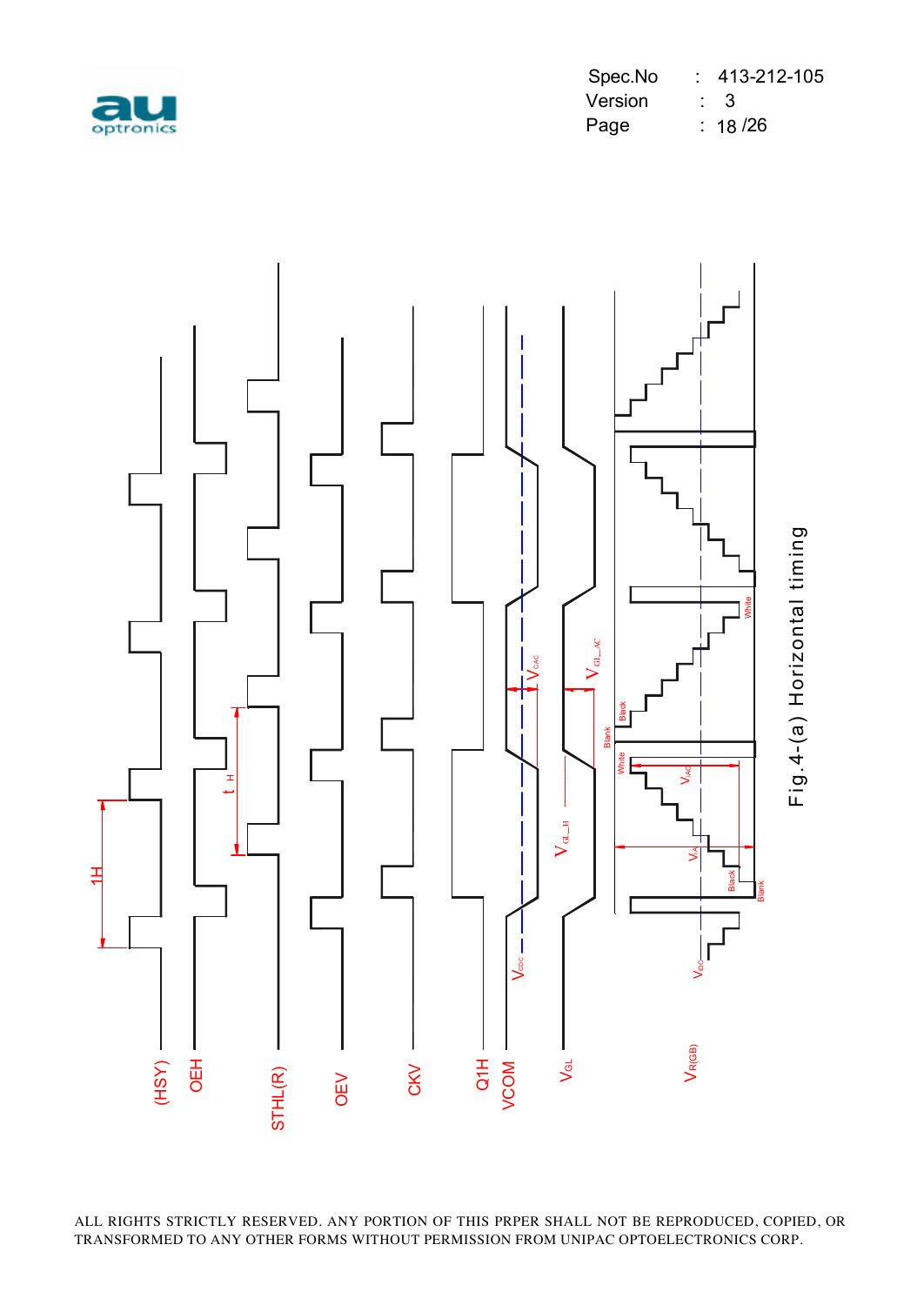

|           | Spec.No | $: 413-212-105$ |
|-----------|---------|-----------------|
| au        | Version | $\therefore$ 3  |
| optronics | Page    | : 19/26         |



Fig. 4-(b) Detail horizontal timing Fig. 4-(b) Detail horizontal timing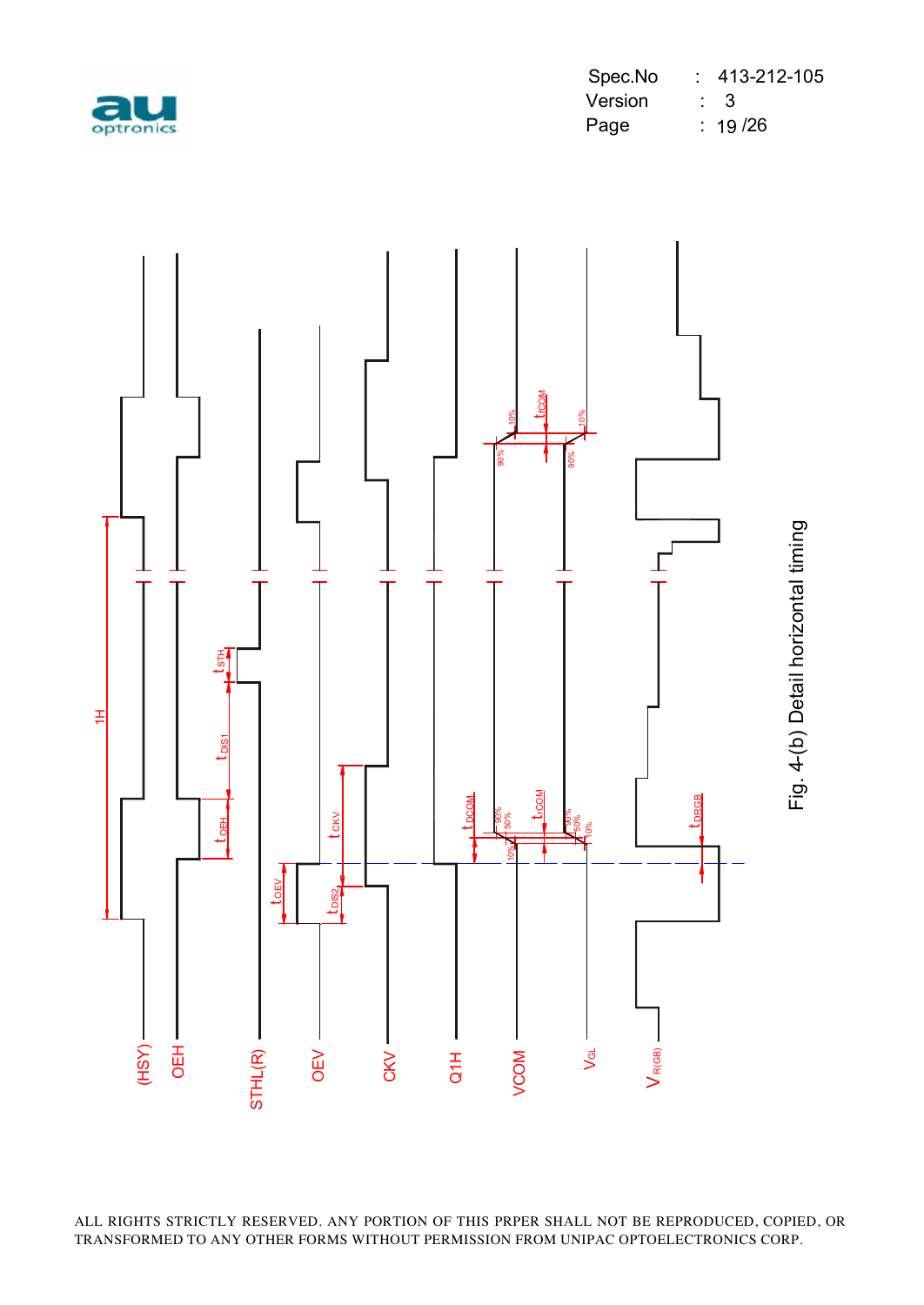

|           |             | Spec.No : 413-212-105 |
|-----------|-------------|-----------------------|
| au        | Version : 3 |                       |
| optronics | Page        | $\therefore$ 20 /26   |

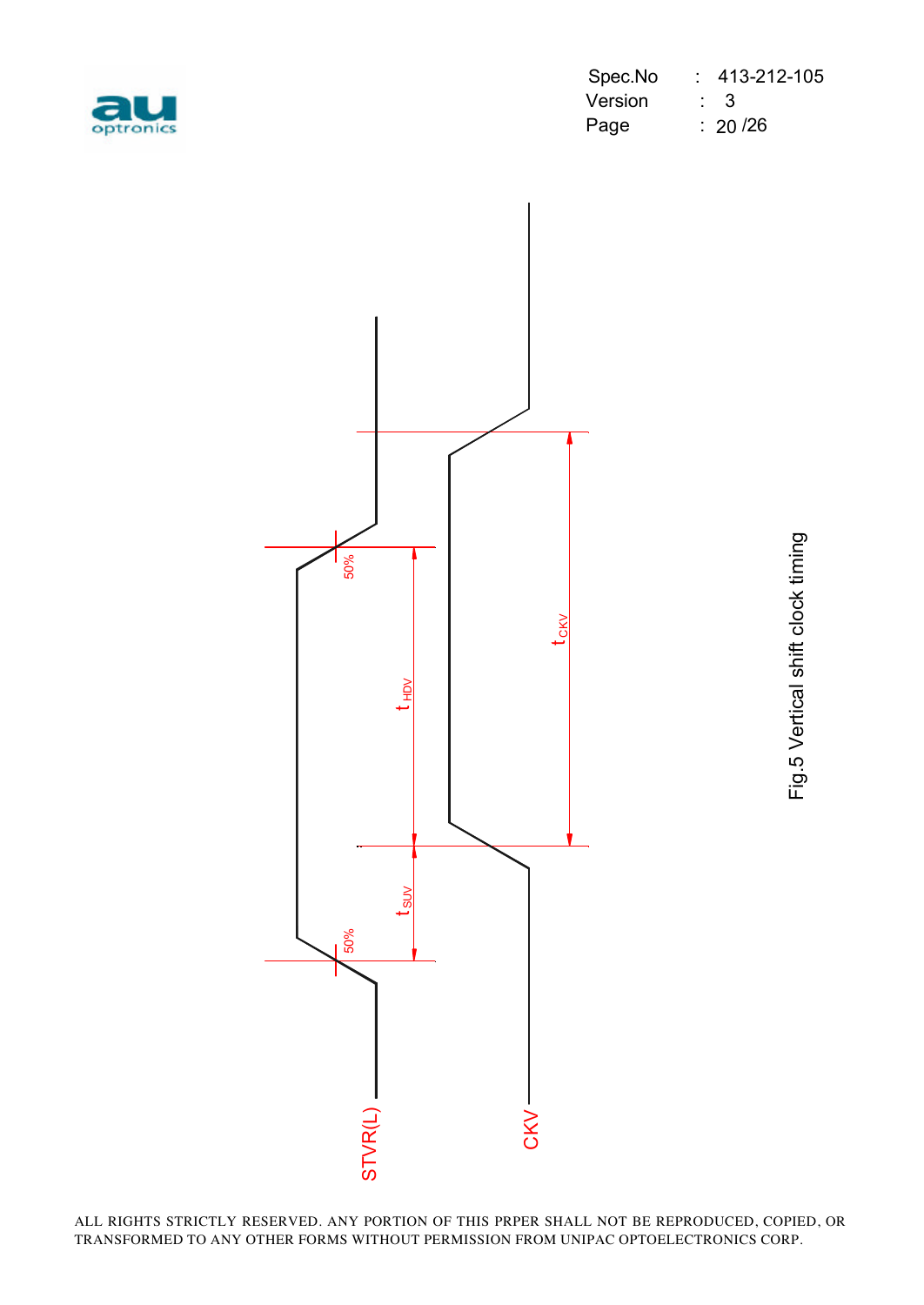

Fig.6-(a) Vertical timing (Normal scanning mode)

Fig.6-(a) Vertical timing (Normal scanning mode)

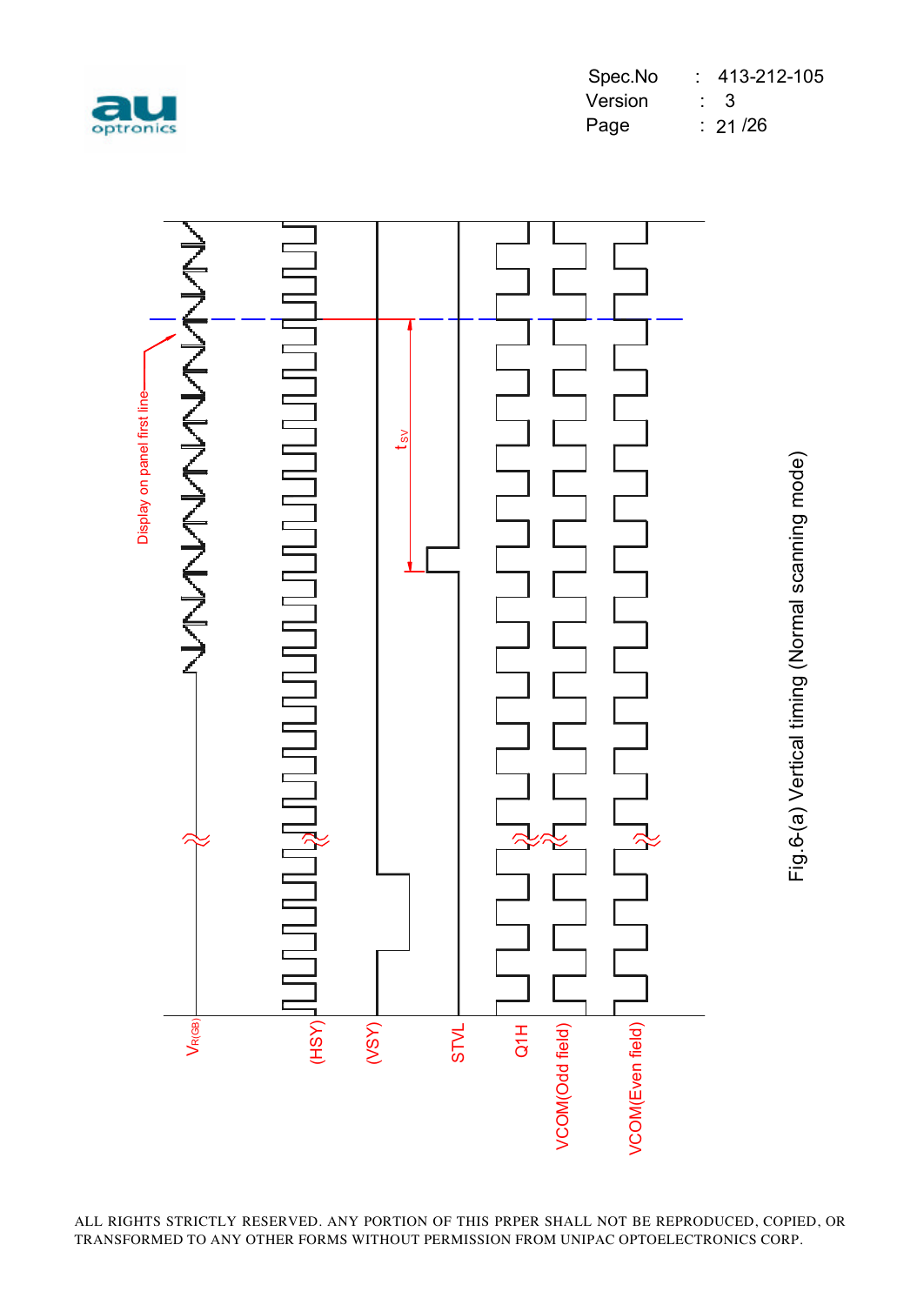



Fig.6-(b) Vertical timing (Reverse scanning mode) Fig.6-(b) Vertical timing (Reverse scanning mode)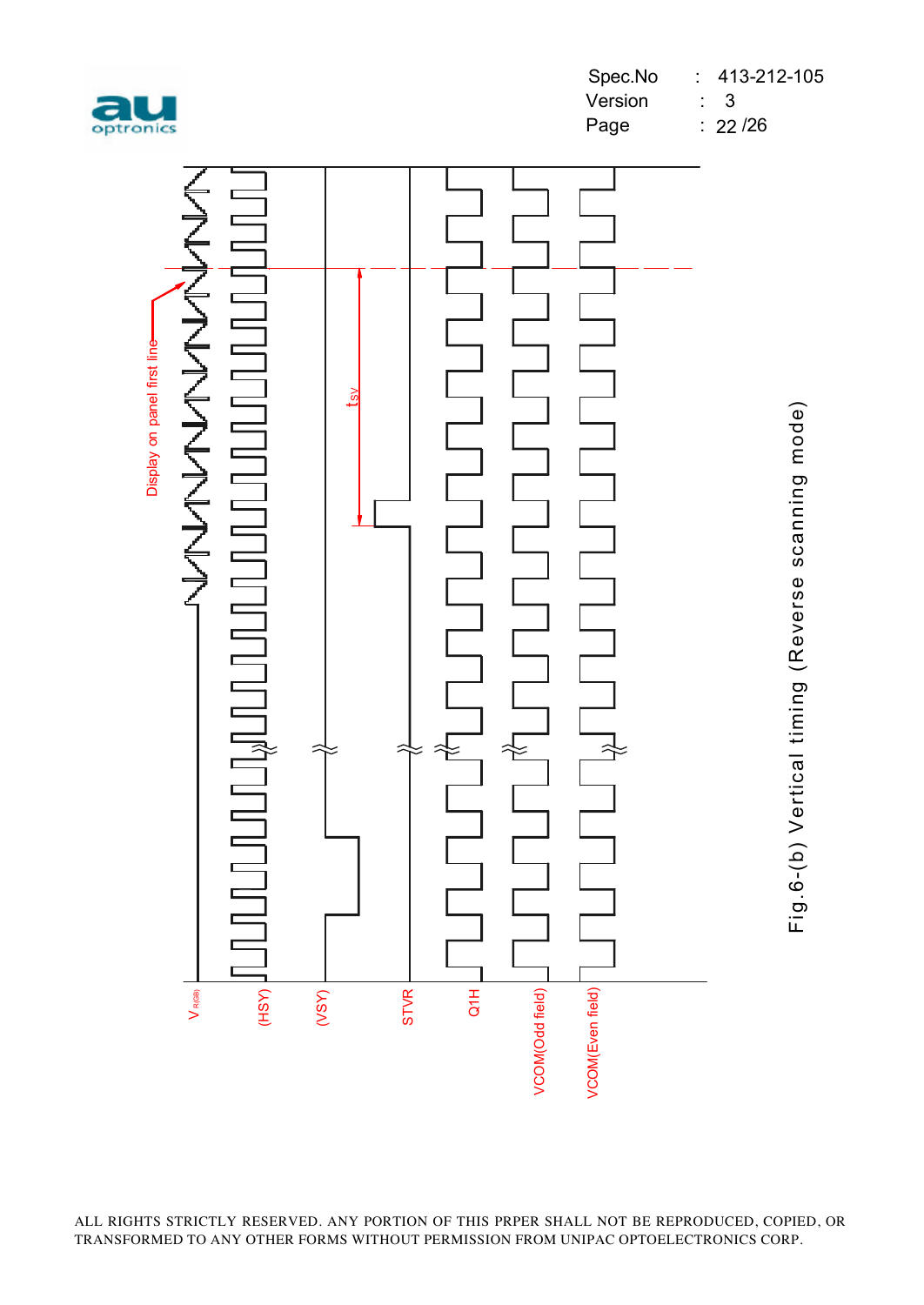

Spec.No : 413-212-105 Version : 3 Page : 23/26

## Incoming Inspection Standard

#### **1.Scope**

The incoming inspection standards shall be applied to TFT-LCD Modules (hereinafter called "Modules") that supplied by Unipac Optoelectronics Corporation (hereinafter called "seller").

#### **2.Incoming inspection:**

The buyer(customer) shall inspect the modules within twenty calendar days of the delivery date (the "inspection period") at its own cost. The results of the inspection (acceptance or rejection) shall be recorded in writing, and a copy of this writing will be promptly sent to the seller.

The buyer may, under commercially reasonable reject procedures, reject an entire lot in the delivery involved if, within the inspection period,such samples of modules within such lot show an unacceptable number of defects in accordance with this incoming inspection standards, provided however that the buyer must notify the seller in writing of any such rejection promptly, and not later than within three business days of the end of the inspection period.

Should the buyer fail to notify the seller within the inspection period, the buyer's right to reject the modules shall be lapsed and the modules shall be deemed to have been accepted by the buyer.

#### **3.Inspection sampling method:**

Unless otherwise agree in writing, the method of incoming inspection shall be based on MIL-STD-105E.

- 3-1. Lot size: Quantity per shipment lot per model.
- 3-2. Sampling type: Normal inspection, single sampling.
- 3-3. Sampling level: Level II.
- 3-4. Acceptable quality level (AQL):
	- 3-4-1. Major defect: AQL=0.4%.
	- 3-4-2. Minor defect: AQL=1.5%.

#### **4.Inspection instruments:**

- 4-1. A single 20W fluorescent lamp.
- 4-2. Pattern generator: Philips PM5518 or equivalent model.
- 4-3. Video board:Unipac video board or equivalent. The output of the signal should comply with the specification provided by Unipac.
- 4-4. Luminance colorimeter: Topcon BM-7 or equivalent model.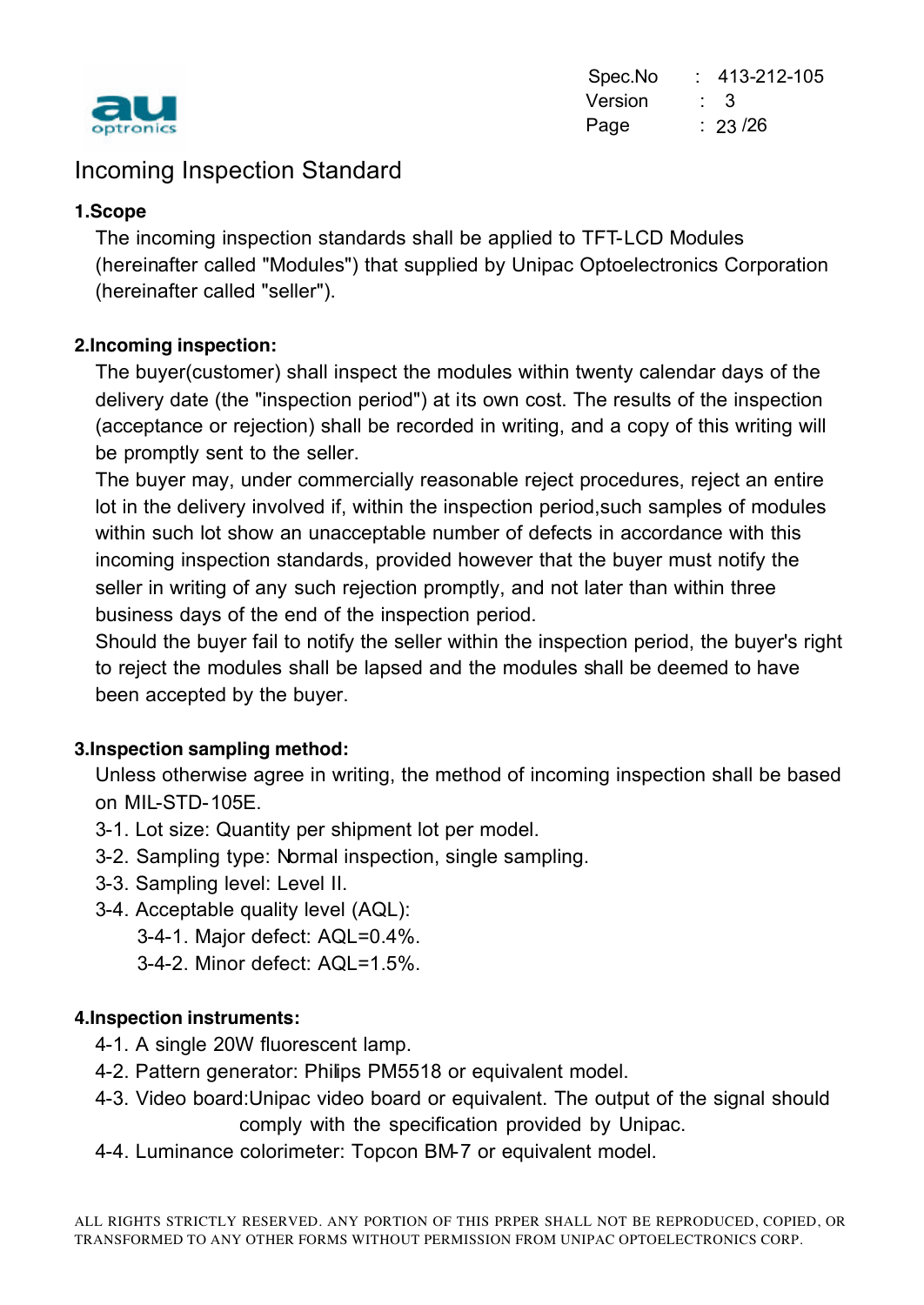

Spec.No : 413-212-105 **Version : 3** Page : 24/26  $: 24/26$ 

#### **5.Inspection environment conditions:**

5-1. Room temperature: 25 ± 5 ? .

- 5-2.Lighting : Fluorescent light (Day-Light Type) display surface illumination to be  $500 \sim 1000$  Lux.
- 5-3.The viewing line should be perpendicular to the surface of the module.

5-4.Inspection distance : 35 ± 5cm

#### **6.Classification of defects:**

Defects are classified as the major defects and minor defects according to the degree of defectiveness defined herein.

6-1.Major defects:

A major defect is a defect that is likely to result in failure, or to reduce the usability of the product for its intended purpose.

6-1-1.Abnormal operation: modules cannot display normally.

6-1-2.Line defect.

6-1-3.There is serious distortion or sharp burr on mechanical housing.

6-1-4.Glass breakage.

6-2.Minor defects:

A minor defect is a defect that is not likely to reduce the usability of the product for its intended purpose.

6-2-1.Dot defect:

 A.Inspection pattern:Full white,full black,red,green and blue screens B.The definition of display area:

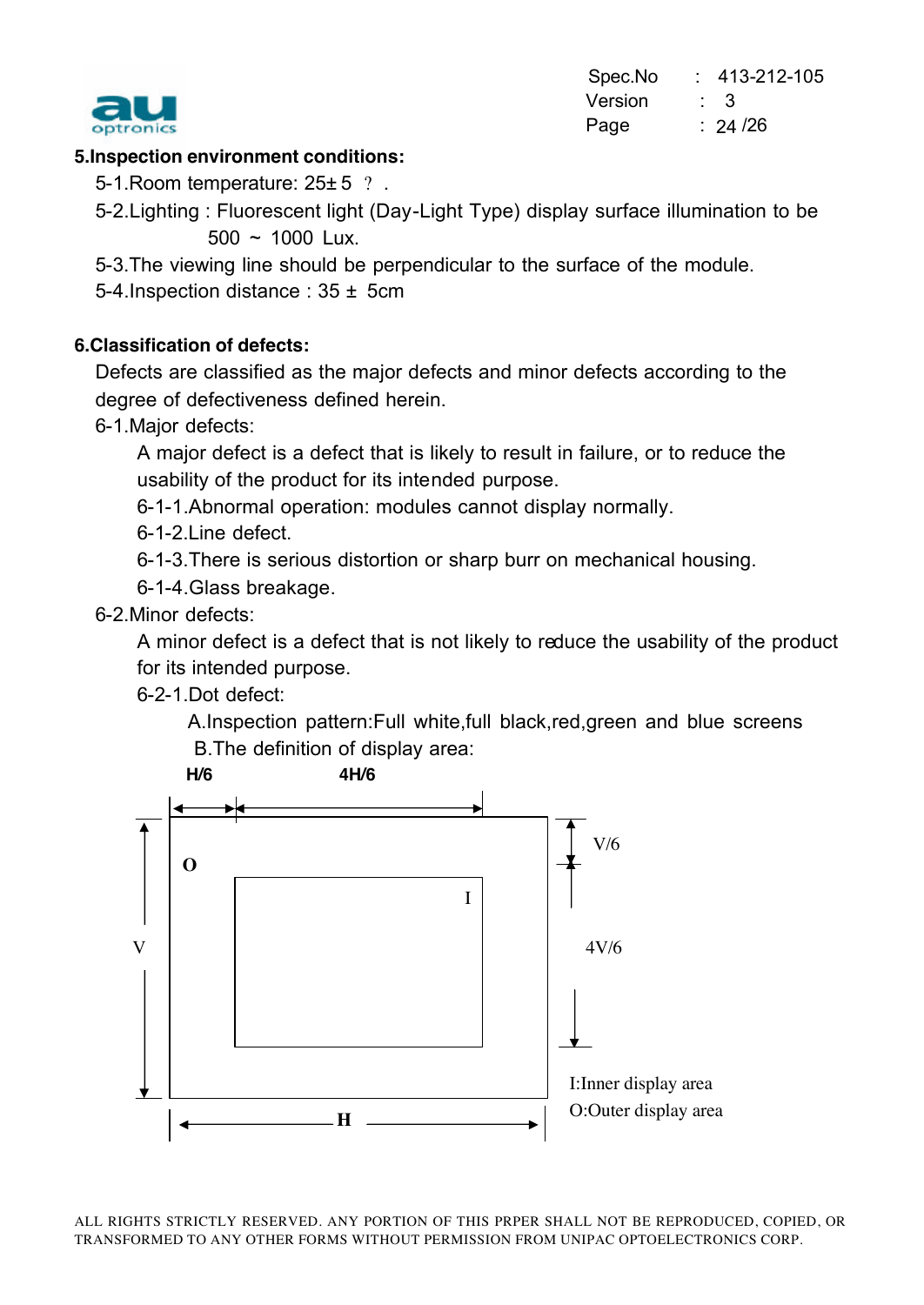

#### C.Criteria:(acceptable)

| <b>Item</b>                                     | Zone |                | Total       |
|-------------------------------------------------|------|----------------|-------------|
|                                                 |      |                |             |
| <b>Black dot defect</b>                         |      | $\Omega$<br>ຸຈ |             |
| `Bright dot defect<br>(red, green, blue, white) |      | ? ?            | $2^{\circ}$ |
| Total                                           |      |                |             |

Note 1.Dot defect is defined as the defective area of the dot is larger than 50% of the dot area by 5% ND filter observation.

- 2.The distance between the dot defects should be more than 5mm apart.
- 3.The spec above is OK for now. If there is any problem raised, both sides have to negociate for solution before to modify the spec.
- 6-2-2.Scratches,dent and extraneous substances:

A.Inspection conditions:

 a.Luminance : Use a single 20W fluorescent lamp for illumination. b.Distance : 35± 5cm

B.Criteria:

| Item                     |                 | Acceptable<br>criteria |
|--------------------------|-----------------|------------------------|
| Scratch on the polarizer | $L$ ? 0.5       | Ignore                 |
|                          | 0.5 < L ? 5     | $N$ ? 1                |
| L: Length(mm)            | $0.1?$ w? $0.5$ |                        |
|                          | 5< L            | None                   |
| W: Width(mm)             | $0.1?$ w? $0.5$ |                        |
|                          | W ? 0.1         | Ignore                 |
|                          | > 0.5<br>W      | None                   |
| Dent on the polarizer    | ?0.25<br>D      | Ignore                 |
|                          | 0.25 < D ? 0.5  | $N$ ? 1                |
| D : Average diameter(mm) | 0.5<<br>D       | None                   |

Note:1.The extraneous substance is defined as it is appears when the module is power on.

2.The spec of "scratch on the polarizer" is OK for now. If there is any problem raised, both sides have to negociate for solution before to modify the spec.